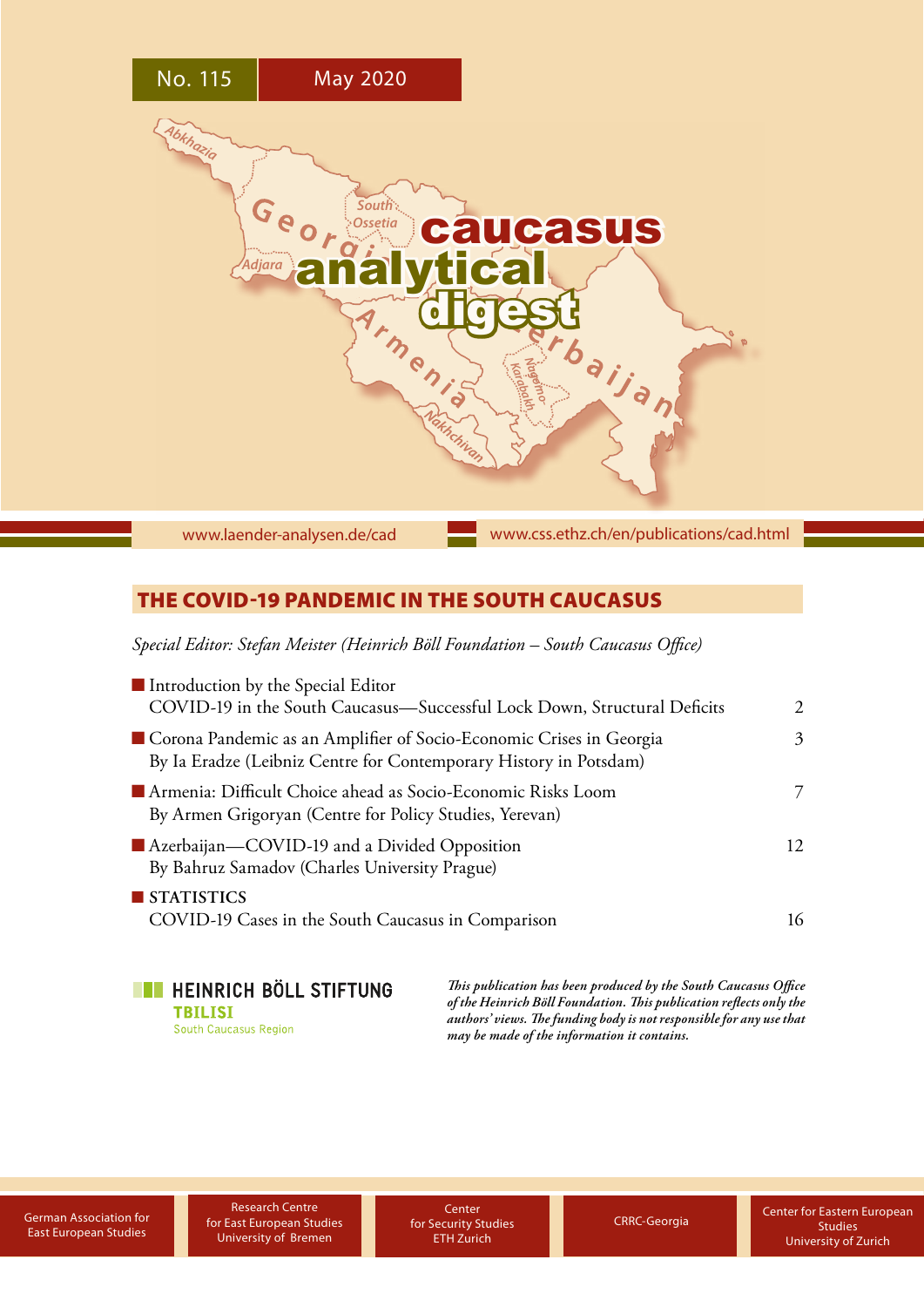# <span id="page-1-0"></span>**Introduction by the Special Editor COVID-19 in the South Caucasus—Successful Lock Down, Structural Deficits**

From the beginning of the dissemination of COVID-19 in the South Caucasus, the governments of Armenia, Azerbaijan and Georgia have understood that their health systems are not prepared for a fast growth of infections. Therefore, they quickly started to lock down public life and the economy to protect their health system from collapse. While in Georgia the management of the crisis was from the beginning given to specialists and there was no politicization of the pandemic, this was not the case in Armenia and Azerbaijan. The management of the crisis was in Armenia always in the hands of the government and Prime Minister Pashinyan also restricted information about the pandemic for a couple of weeks in March and April. In Azerbaijan, President Aliev used the pandemic to start a new wave of repressions against any independent voice.

This issue focuses on the structural challenges the pandemic has made visible in all three South Caucasus states. As Armen Grigoryan shows, the post-revolutionary government in Armenia was hit by the pandemic in a difficult phase of its reform policy. Prime Minister Pashinyan reacted with media restrictions in his fight against "fake news" and the government attacked an array of media outlets, not just the ones dominated by the former ruling elites. At the same time, the vulnerability of the economy and its dependence on remittances from labor migrants in Russia made it impossible to delay the lifting of restrictions. Armenia has lifted restrictions more comprehensively than any other in the region, despite a renewed growth of infections. The government did not have the power to enforce its restrictions consequently, in part due to persistently low institutional trust. To upgrade democratic standards is even more needed during this crisis than it was before due to the increased need of cohesion between government and society.

While Azerbaijan was hit not only by the pandemic but also by the temporary collapse of oil prices under 20 US-Dollars per Barrel, its leadership decided to use this crisis as an opportunity to silence independent voices from opposition parties, journalists and bloggers. As Bahruz Samadov argues, every opposition leader who was not willing to agree to "dialogue" with the government after the February 2020 parliamentary election has become an "enemy of the state". President Aliev could be preparing with this repressive policy for the growing economic crisis, which will be fueled by a global economic downturn and low energy prices. Typical friend-enemy narratives as well as the restriction of internet access and the use of social media for critical voices have been used to silence opposition in Azerbaijan during the pandemic.

In a move perhaps unusual for Georgia, the opposition and the ruling Georgian Dream party agreed to a "ceasefire" during the most dangerous first phase of the pandemic and ahead of the parliamentary election in Autumn. The sober reaction to the pandemic by Prime Minister Gakharia and the handing over of key decisions to epidemiologists was viewed positively by the country's population. At the same time, according to Ia Eradze, despite the successful management of the pandemic and the adoption of an economic package by the government, the deficits of Georgia's socio-economic policy of the last 12 years have become visible. The one-sided dependency of the economy on tourism, the privatization of functions of the state including the health system, and an economy which depends primarily on capital inflows makes Georgia particularly vulnerable to external shocks.

The role of the state will increase as a result of the current crisis in the three states of the South Caucasus, but all three countries are poorly prepared to protect their citizens within the next difficult months and probably years. Even more vulnerable are the disputed regions, with their weak governance, low accessibility, and isolation.

*Stefan Meister (Head of Office, Heinrich Böll Foundation – South Caucasus Office, Tbilisi)*

#### *References:*

- International Crisis Group, "The COVID-19 challenge in post-Soviet break away statelets", Briefing 89, 6.05.2020, <https://www.crisisgroup.org/europe-central-asia/b89-covid-19-challenge-post-soviet-breakaway-statelets>
- Gherasimov, Cristina, "Corona in the EU's Eastern neighborhood. Why the EU needs to scale up its support", *DGAP policy brief,* 7 (2020), [https://dgap.org/sites/default/files/article\\_pdfs/dgap-policybrief-2020-07-en1.pdf](https://dgap.org/sites/default/files/article_pdfs/dgap-policybrief-2020-07-en1.pdf)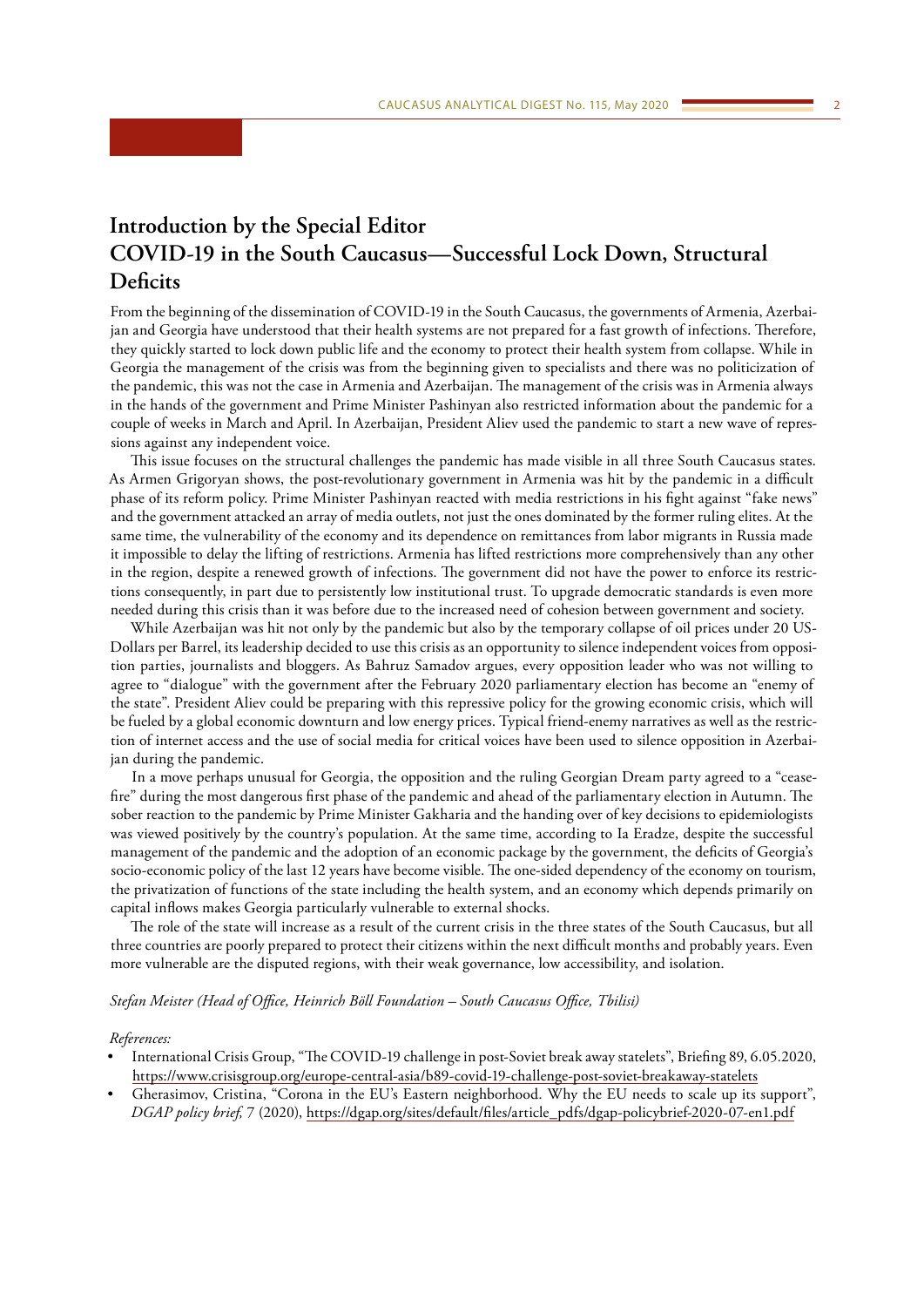# <span id="page-2-0"></span>**Corona Pandemic as an Amplifier of Socio-Economic Crises in Georgia**

By Ia Eradze (Leibniz Centre for Contemporary History in Potsdam)

#### DOI: [10.3929/ethz-b-000415805](http://doi.org/10.3929/ethz-b-000415805)

# **Abstract**

The Coronavirus pandemic is changing our reality, from individuals' daily lives to the global order. A majority of countries worldwide are going through unexpected socio-economic crises while trying to tackle the impacts of the virus. Yet, the pandemic is not only creating new problems, but is also exacerbating existing systemic issues. This paper engages with the case of Georgia and analyses major challenges and the government's response to the crisis, as well as raising fundamental questions about rethinking the pre-Coronavirus socio-economic and political order. The article argues that, while the Georgian government might be preventing the worst through tackling the immediate causes of the crisis, it is not responding to mid- and long-term challenges of an unsustainable economic model. The Georgian state and its socio-economic order require rethinking now more than ever.

### **Introduction**

The Coronavirus pandemic has changed the world, and yet more is to come. Millions have been "locked down" due to state of emergencies, often without income and fearing hunger. Health and economic well-being have been set on the opposite sides of the global dilemma. While countries of the Global North might achieve a balance between the both ends, the policy space for developing countries is more limited. Yet, it is not all about rich and poor: the type of state and socio-economic structure also matters.

How shall states solve economic and social challenges? How prepared is the health system? What to do with the businesses in crisis? How to ease the burden of the unemployed? Political leaders must provide answers to these questions. The time has come for governments to retreat from their policies of self-regulated free markets, privatised healthcare and marketized social relations. Yet, the crucial question is how the governments 'come back' and what kind of order will be established. While the dominant political discourse strives for restoring 'normality' worldwide, the crisis also offers a possibility of questioning and rethinking the existing order not only locally, but also on the global level. Development, solidarity and wealth distribution requires a new conceptualization.

The Coronavirus crisis has unravelled existing structural issues in Georgia and worsened the socio-economic burden of the society. Therefore, this paper aims to point out Georgia's major socio-economic challenges, provide a brief assessment of plausibility of government responses and raise fundamental questions about the sustainability of pre-Coronavirus 'normality'.1

# **Government Responses to the Crisis: Preventing the Worst, Preserving the Best?**

Coronavirus has been spreading in Georgia since the end of February, albeit on a smaller scale than in European countries. The Georgian government reacted rather early to the pandemic through suspending flights from 'risky' countries, setting mandatory quarantine requirements for those arriving from abroad, and closing schools, as well as nurseries (Civil Georgia, 2020a). On the 21<sup>st</sup> of March a state of emergency was declared, which continues today.

On the 13<sup>th</sup> of March the Georgian government introduced its anti-crisis economic plan, in which tourism was promised the biggest support, as the most vulnerable sector. The government announced such measures as: state assistance for small hotels in loan repayment for six months, increase of capital spending, doubling VAT refunds, postponing of income and property tax payments for tourism-related businesses until November, and loan restructuring for all companies, as well as for retail borrowers (Government of Georgia, 2020b). On the 1st of April, a 2 Billion Lari (app. 624 Million USD) package was announced to support the economy. Expenditures for health would increase by 350 Million Lari (app. 109 Million USD) and imports of nine commodities (flour, wheat, pasta, oil, sugar, milk powder, beans and buckwheat) would be subsidised. The government also began financially aiding the poorest part of the population through paying their electricity, gas, water and sanitation bills from March to May (International Monetary Fund, 2020a). Those who lost a job during the pandemic will receive a monthly support of 200 Lari (62 USD) for 6 months, while informally-employed

<sup>1</sup> A recent piece by Luka Nakhutsrishvili and Barbare Janelidze on state of emergency in Georgia inspired me to think about the sad irony of the government's determination to restore 'normality' (see (Janelidze and Nakhutsrishvili, 2020).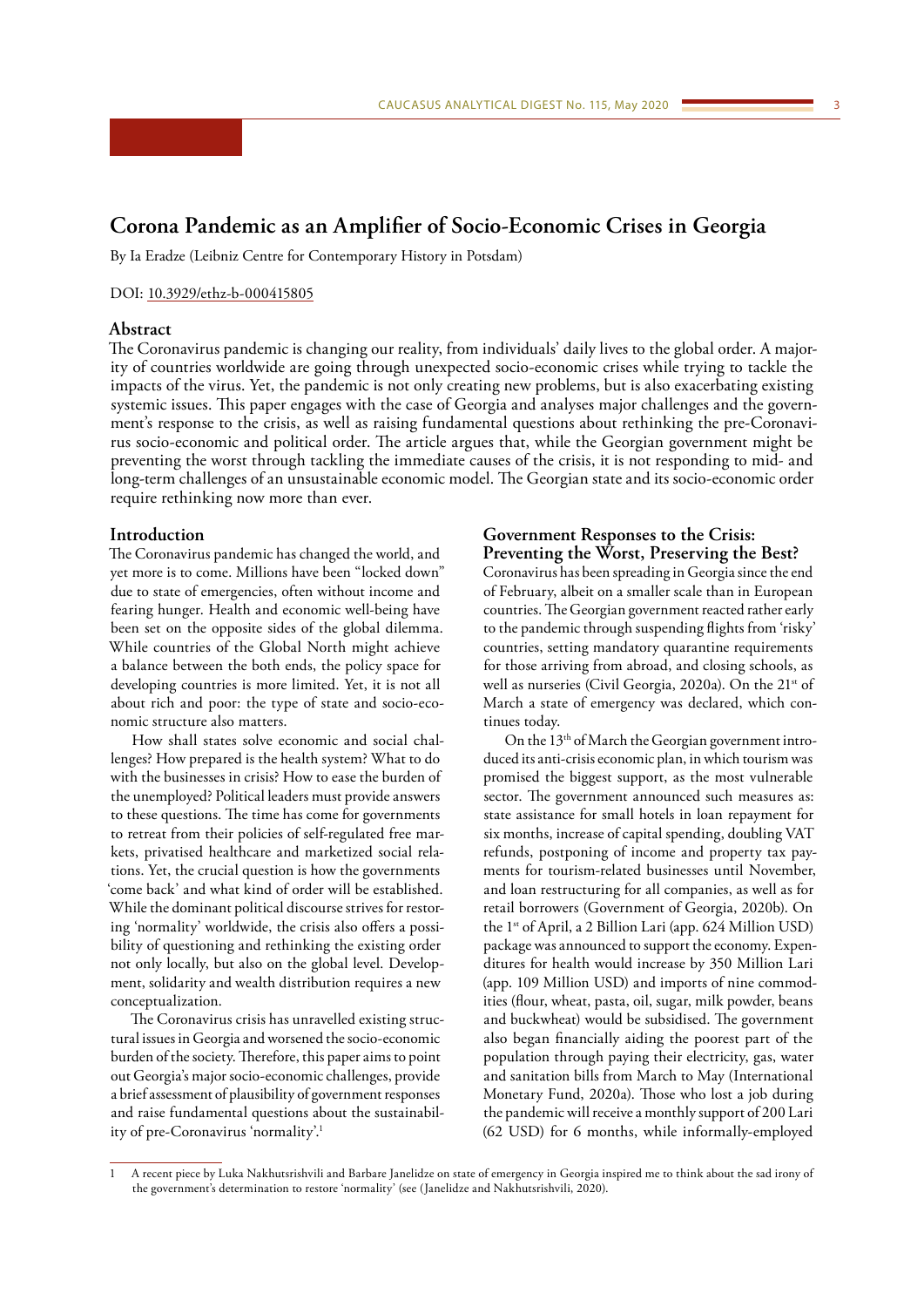labourers and the self-employed are eligible for a onetime payment of 300 Lari (94 USD) if they prove their previous employment. Yet, babysitters, street vendors and private teachers will most likely remain without any financial support due to the difficulty of proving the lost income. Socially vulnerable people will also receive additional monthly state support for 6 months, from 70 Lari (22 USD) (a single person) to 100 Lari (31 USD) (families with three children under the age of 16, people with severe disabilities and children with disabilities). Financial assistance was also promised to employers who did not lay off their employees. For monthly wages under 750 Lari (234 USD), employers will be freed from income tax and for salaries between 750 and 1500 Lari (468 USD) only the income above 750 Lari will be taxed. The government also introduced a pension indexation scheme to avoid inflationary effects on pensions—pensions will increase annually (from 2021 on) in accordance with the inflation rate and for people over 70, by an additional rate of 80% of the economic growth (Government of Georgia, 2020a).

While Georgia tries to prevent economic collapse, it is now more dependent on international financial assistance than ever. The IMF will provide 375 Million USD for the Ministry of Finance and National Bank of Georgia, and international organisations will contribute 1.5 Billion Dollars to the private sector and the financial system of Georgia (National Bank of Georgia, 2020d). The European Union also allocated 183 Million Euros for Georgia (Civil Georgia, 2020b). Yet most of the money is issued as a credit, which increases Georgia's foreign debt.

Georgia's anti-crisis plan has been the smallest possible response to the immediate impacts of the pandemic, and does not provide answers to mid- and long-term challenges of the economy. A discussion on rethinking the current development model has not started yet. As preventing the worst has become a motto for preserving the existing order, tiny steps of supporting the poorest of the country cannot be seen as a turn from neoliberalism, but rather as a strategy to avoid social unrest. This seems to be one of the motives behind the generosity of international organisations, as well (see (Shalal, 2020)).

# **Socio-economic Challenges of Georgia: Triple Dependency, Social Insecurity and the Pandemic**

As the global economy enters a recession, global value chains melt down and exporting countries turn to more nationalistic policies, small and peripheral economies like Georgia's face multiple threats and constraints. One can describe the Georgian economy in terms of its triple dependency, as it strongly relies on foreign goods, capital and currency. Georgia has a high trade deficit (-42%) (Geostat, 2020a, p. 2). The Georgian financial system is based on foreign capital—14 out of 15 banks operate in foreign ownership, and foreign direct investments (FDI) (7% of GDP) and remittances (10% of GDP (National Bank of Georgia, 2020a, p. 6)) play a significant role in the functioning of the economy. FDI remains one of the main sources of financing the current account deficit (National Bank of Georgia, 2018, p. 31). High level of financial dollarization (52,6%) (National Bank of Georgia, 2020b, p. 16) makes the Georgian economy vulnerable to exchange rate fluctuations and the depreciation of the Lari increases debt burden for those with debts in foreign currencies, including the government, firms and individual households. Almost 90% of Georgia's external debt is denominated in foreign currency (National Bank of Georgia, 2020c).

As no Georgian government has managed to revive industry and agriculture or strengthen the national currency since independence, the economic structure built on the assumption of uninterrupted foreign capital inflow and tourism has proven to be unsustainable. Wholesale and retail trade represented the largest share of Georgian GDP in 2019 with 14,4%, followed by real estate activities (11,5%), manufacturing (10%) and construction (8,6%). Agriculture, forestry and fishing make up around 7% of the GDP (Geostat, 2020b, p. 1). Tourism revenues have been increasing over the last years, and it has been the main source of financing trade deficit of goods (National Bank of Georgia, 2018, p. 28), but this sector will suffer most from the Coronavirus pandemic. Foreign capital inflow will also decrease in terms of foreign direct investments and remittances. The Georgian Lari has depreciated by 14% in the 6 March – 6 April period, and the National Bank of Georgia has sold 100 Million US Dollars to support exchange rate stability (International Monetary Fund, 2020b). As the recent government anti-crisis plan reveals a primary focus on the revival of tourism (Civil Georgia, 2020d), along with supporting agriculture (Civil Georgia, 2020c), it becomes clear that no fundamental restructuring of the economy should be expected after the pandemic.

The inevitable economic collapse in Georgia will not remain hollow statistics, but rather influence the vast majority of the population. It's true that every economic crisis does so, but the results are more severe when the state does not guarantee basic social rights and more than 20% of the population lives in poverty (income below \$1.90/day), while almost 50% are on the verge of poverty (World Bank, 2018, p. 10). While the number of beneficiaries of targeted subsistence allowance has remained fairly stable over the past months, from March to April 2020 it increased from 922,000 to 933,000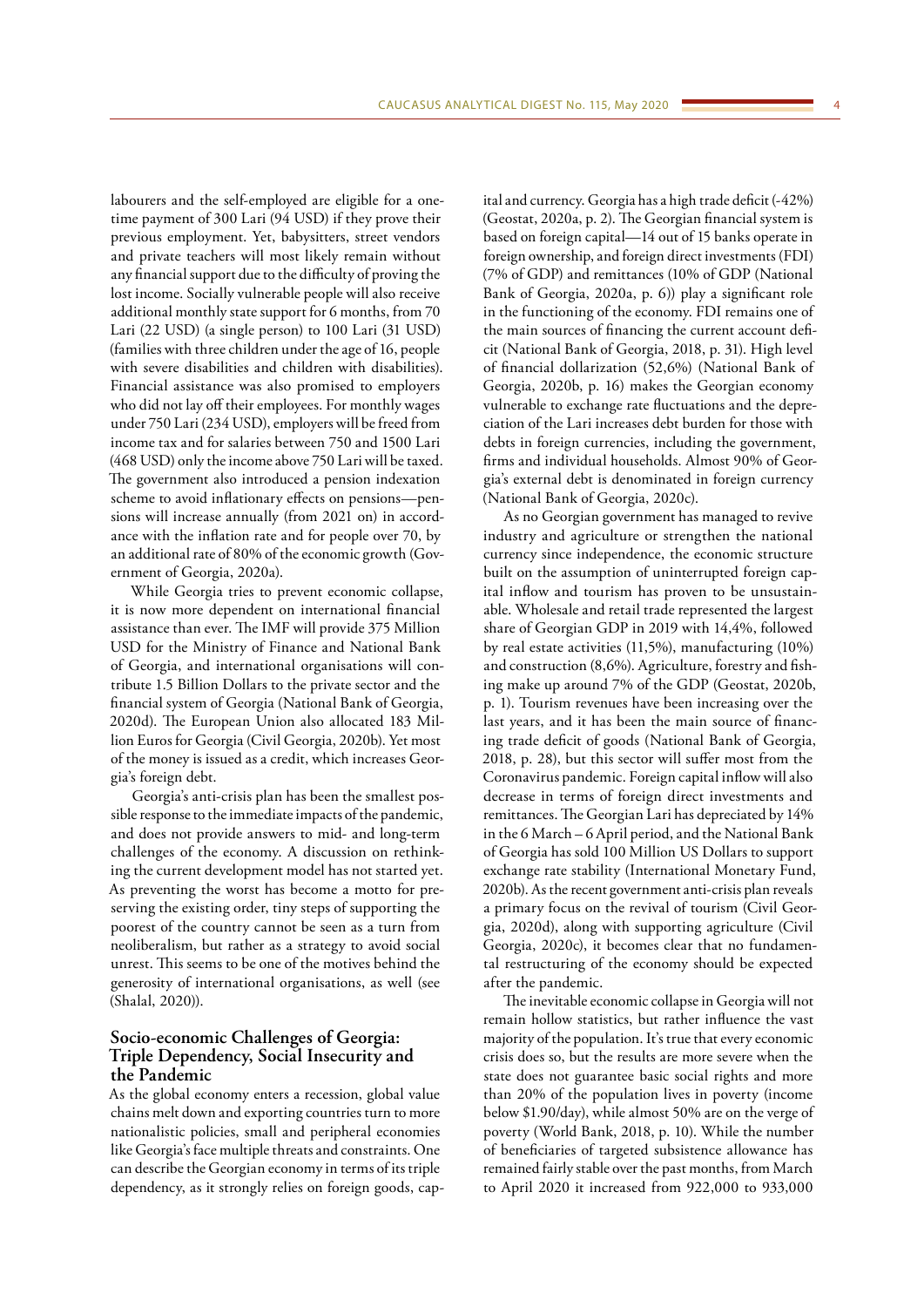beneficiaries (Social Service Agency, 2020). Unemployment<sup>2</sup>, undernourishment and a high income inequality gap remain key challenges for the Georgian society (see (Gugushvili, 2016; Kakulia, Kapanadze and Qurkhuli, 2017; UNICEF, 2018)). The 'successfully' implemented wave of neoliberalization after the Rose Revolution (2003) has weakened social rights of Georgian citizens and constitutionalized the irreversibility of neoliberal reforms (for example the Liberty Act, see (Saakashvili and Bendukidze, 2014)). The Georgian labour code reform of 2006 deprived workers of formerly-held rights (Lazarus, 2013, p. 9; Gugushvili, 2016, p. 3) and the country still brags to have one of the most employerfriendly labour codes and no social taxes (Invest In Georgia, 2020). To this day there is no minimum wage or overtime payments, and health and safety in the workplace are not guaranteed in practice<sup>3</sup>.

Employers enjoy their privileges in times of crisis, as well. Many of them have sent their employees home due to the state of emergency, often without any payment or compensation. The government can only hope that private companies will show social responsibility, or at best remind them of their duties (Commersant. ge, 2020). Yet, a large share of the Georgian labour force is self-employed (more than half of the employed labour) (UNICEF, 2018, p. 7). The self-employed, such as street vendors, babysitters, private teachers, apartment cleaners do not have formal employers to ask for compensation from, and they cannot turn to the government for help either.

# **Lessons from the Corona Pandemic: Rethinking Development and the Neoliberal State**

The Corona pandemic has uncovered structural socioeconomic issues in Georgia and makes the need of a fundamental change urgent. While the Georgian government has been trying to tackle the social impacts of the crisis, a new vision of economic development based on lessons learned from the Corona crisis is still missing. It is time to admit that the modernization<sup>4</sup> agenda of

development is outdated. Free trade does not automatically bring welfare, and more FDI does not always create more jobs, as is often argued in political and expert circles in Georgia. Dependency on imports, foreign capital and foreign currency makes Georgia vulnerable to global changes. Even though limited resources is usually named as a barrier to fundamental reforms in Georgia, it must also be stated that it matters how these resources are used.

Therefore, Georgia has to rethink its socio-economic development, be it through supporting agriculture or investing in manufacturing, processing of valuable minerals or the IT-sector. Most importantly, there is a need for a mid- and long-term industrial development plan, which would not only be based on economic pillars, but include encouragement of relevant education programs to prepare the labour force for economic reforms as well. New policies must be socially and ecologically sustainable, and here an active involvement of different civil society and social groups is crucial. Furthermore, the financial sector needs to be directly involved in supporting this process to provide capital and encourage innovation, especially through financing small and medium size companies, which is not the case so far. The National Bank of Georgia should also facilitate economic development; setting up a development bank could encourage economic development initiatives.

Socio-economic changes depend on the type of the state and the art of governance. The neoliberal state is not oriented on societal welfare, but rather organises social and political life around markets. Neoliberalism changes state logic towards financial cost-benefit calculation calculus-based principles, in which audit and management practices acquire significant importance beyond democracy and politics (Davies, 2018, p. 280). In neoliberalism the state does not care for social rights and it operates along economic principles (Madra and Adaman, 2018, p. 115). Therefore, the neoliberal logic of protecting markets through the state (Davies, 2018, p. 273) must be replaced by a logic of protecting citizens in Georgia. The Corona pandemic has made clear that there is an urgent need to rethink the role of the state in Georgia.

### *About the Author*

Ia Eradze has a PhD in Economic and Social Sciences (Dr. rer. pol) from the University of Kassel. She is currently a researcher in the international project "Legacies of Communism", initiated by the Leibniz Centre for Contemporary History in Potsdam.

#### *See overleaf for References.*

<sup>2</sup> Measuring unemployment in Georgia is a contested issue. The data from the statistics department differ from independent research results. Mismatches in the data are related to different definitions of unemployment and status of self-employed people, especially in agriculture.

<sup>3</sup> Articles 17 and 35 of the [Labour Code of Georgia](https://matsne.gov.ge/en/document/view/1155567?publication=12) regulate the overtime work and health and safety.

<sup>4</sup> See on modernization theory [https://oxfordre.com/internationalstudies/view/10.1093/acrefore/9780190846626.001.0001/](https://oxfordre.com/internationalstudies/view/10.1093/acrefore/9780190846626.001.0001/acrefore-9780190846626-e-266) [acrefore-9780190846626-e-266](https://oxfordre.com/internationalstudies/view/10.1093/acrefore/9780190846626.001.0001/acrefore-9780190846626-e-266)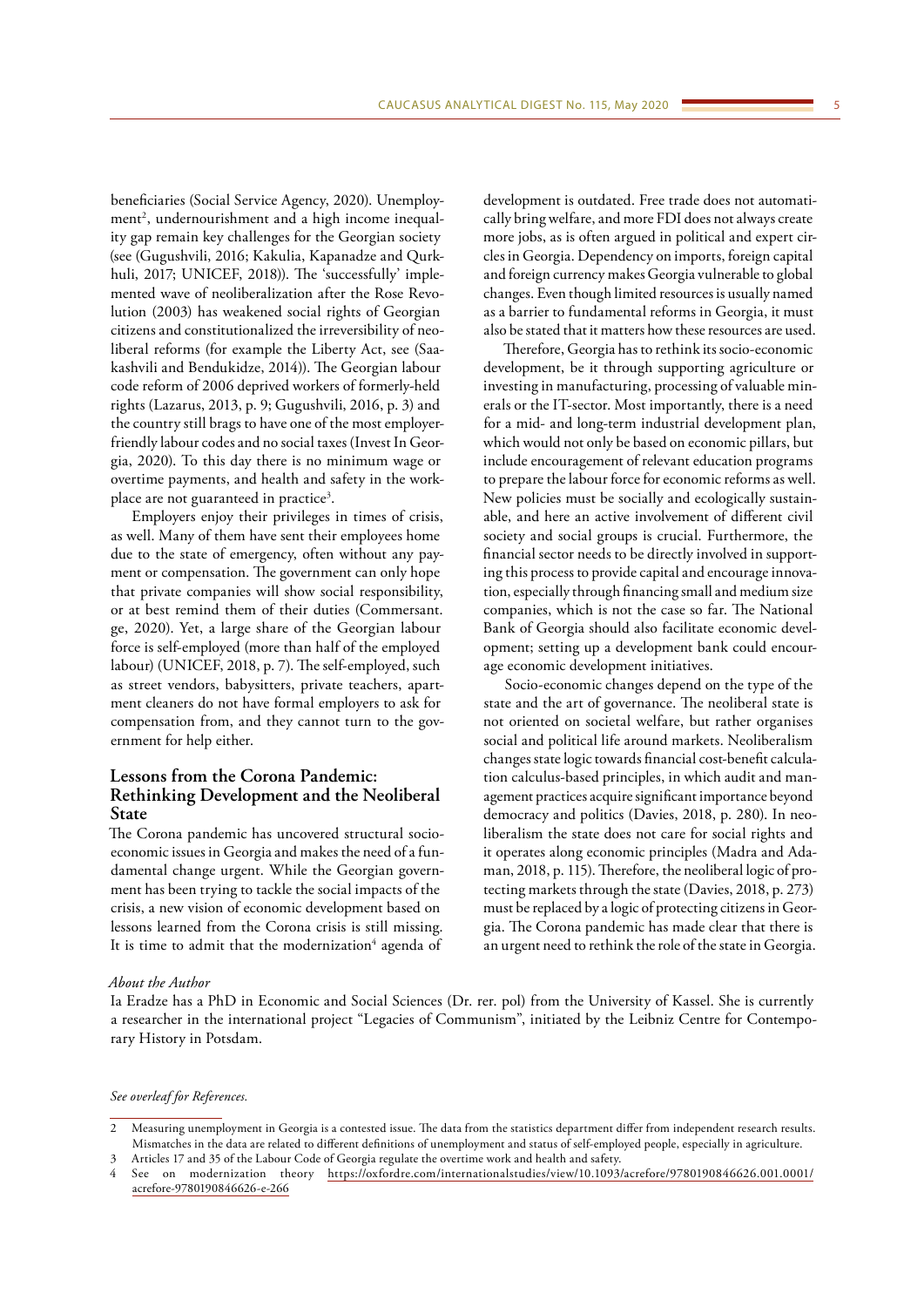# *References*

- Civil Georgia (2020a) 'COVID-19 Pandemic: Georgian Gov't to Work "Round-the-Clock"', 12 March. Available at: [https://civil.ge/archives/342128%0AIn.](https://civil.ge/archives/342128%0AIn)
- Civil Georgia (2020b) 'EU Allocates EUR 183 Mln to Support Georgia's Needs amid Pandemic', 9 April. Available at: [https://civil.ge/archives/346244.](https://civil.ge/archives/346244)
- Civil Georgia (2020c) 'Georgia Announces USD 94 Mln Aid for Farmers to Offset Impact of Pandemic', 12 May. Available at: [https://civil.ge/archives/351410.](https://civil.ge/archives/351410)
- Civil Georgia (2020d) 'Georgia Unveils Tourism Stimulus Plan, Country to Reopen for Int'l Tourists in July', 7 May. Available at: [https://civil.ge/archives/350788.](https://civil.ge/archives/350788)
- Commersant.ge (2020) 'Giorgi Gakharia: mivak'itkhavt kh'vela k'omp'anias, romelmats dasakmebuls ramdenime tvis anazgh'aureba ar gadaukhada [Giorgi Gakharia: we will approach all companies, that have not payed compensation to employees]', 14 April. Available at: [https://commersant.ge/ge/post/](https://commersant.ge/ge/post/giorgi-gaxaria-mivakitxavt-yvela-kompanias-romelmac-dasaqmebuls-ramdenime-tvis-anazgaureba-ar-gadauxada) [giorgi-gaxaria-mivakitxavt-yvela-kompanias-romelmac-dasaqmebuls-ramdenime-tvis-anazgaureba-ar-gadauxada](https://commersant.ge/ge/post/giorgi-gaxaria-mivakitxavt-yvela-kompanias-romelmac-dasaqmebuls-ramdenime-tvis-anazgaureba-ar-gadauxada).
- Davies, W. (2018) 'The Neoliberal State: Power against Politics', in Cahill, D. et al. (eds) *The SAGE Handbook of Neoliberalism*. Los Angeles, London, New Dehli: SAGE reference, pp. 271–284.
- Geostat (2020a) *External Merchandise Trade in Georgia: January–February*. Available at: [www.geostat.ge.](http://www.geostat.ge)
- Geostat (2020b) *Gross Domestic Product of Georgia 2019*. Available at: [www.geostat.ge](http://www.geostat.ge).
- Government of Georgia (2020a) 'Giorgi Gakhriam ant'ik'rizisuli gegma ts'aradgina [Giorgi Gakharia presented an anti-crisis plan]'. government.gov.ge. Available at: [gov.ge/index.php?lang\\_id=GEO&sec\\_id=541&info\\_id=75972](http://gov.ge/index.php?lang_id=GEO&sec_id=541&info_id=75972).
- Government of Georgia (2020b) 'sakartvelos mtavrobis mier shemushavebuli ek'onomik'is mkhardaw'eris ghonisz'iebebi [Economic measures of the Georgian government for supporting the economy]'. government.gov.ge. Available at: [gov.ge/print.php?gg=1&sec\\_id=288&info\\_id=75562&lang\\_id=GEO.](http://gov.ge/print.php?gg=1&sec_id=288&info_id=75562&lang_id=GEO)
- Gugushvili, D. (2016) 'Lessons from Georgia's neoliberal experiment: A rising tide does not necessarily lift all boats', *Communist and Post-Communist Studies*. The Regents of the University of California, 50(1), pp. 1–14.
- International Monetary Fund (2020a) 'Policy Responces to Covid-19: Georgia'. imf.org. Available at: [https://www.](https://www.imf.org/en/Topics/imf-and-covid19/Policy-Responses-to-COVID-19#G/) [imf.org/en/Topics/imf-and-covid19/Policy-Responses-to-COVID-19#G](https://www.imf.org/en/Topics/imf-and-covid19/Policy-Responses-to-COVID-19#G/).
- International Monetary Fund (2020b) 'Statement by IMF on Georgia'. imf.org. Available at: [https://www.imf.org/](https://www.imf.org/en/News/Articles/2020/03/30/pr20120-georgia-statement-by-imf) [en/News/Articles/2020/03/30/pr20120-georgia-statement-by-imf.](https://www.imf.org/en/News/Articles/2020/03/30/pr20120-georgia-statement-by-imf)
- Invest In Georgia (2020) 'Young, Skilled and Competitively Priced Labor Force'. investingeorgia.org. Available at: [investingeorgia.org/en/georgia/labor.](http://investingeorgia.org/en/georgia/labor)
- Janelidze, B. and Nakhutsrishvili, L. (2020) 'J'ami. nats'ili p'irveli: sagangebo mdgomareoba [Times. Part One: state of emergency]'. Human Rights Education and Monitoring Center (EMC). Available at: [https://emc.org.ge/](https://emc.org.ge/ka/products/zhami-natsili-pirveli-sagangebo-mdgomareoba) [ka/products/zhami-natsili-pirveli-sagangebo-mdgomareoba.](https://emc.org.ge/ka/products/zhami-natsili-pirveli-sagangebo-mdgomareoba)
- Kakulia, M., Kapanadze, N. and Qurkhuli, L. (2017) *Kronik'uli sigharibe da shemosavlebis utanabroba sakartveloshi: ek'onomik'ur-st'at'ist'ik'uri k'vleva [Chronic poverty and income inequality in Georgia: economic-statistial research]*. Tbilisi.
- Lazarus, J. (2013) 'Democracy or Good Governance? Globalization, Transnational Capital, and Georgia's Neoliberal Revolution', *Journal of Intervention and Statebuilding*, (August), pp. 1–28.
- Madra, M. Y. and Adaman, F. (2018) 'Neoliberal Turn in the Discipline of Economics: Depoliticization Through Economization', in Cahill, D. et al. (eds) *The SAGE Handbook of Neoliberalism*. Los Angeles, London, Nw Dehli: SAGE reference, pp. 113–129.
- National Bank of Georgia (2018) *Annual report*.
- National Bank of Georgia (2020a) *Current Macroeconomic Review: March*.
- National Bank of Georgia (2020b) *Financial Sector Review: March*.
- National Bank of Georgia (2020c) 'Gross external Debt of Georgia'. nbg.gov.ge. Available at: [https://www.nbg.gov.](https://www.nbg.gov.ge/index.php?m=340&newsid=3895) [ge/index.php?m=340&newsid=3895.](https://www.nbg.gov.ge/index.php?m=340&newsid=3895)
- National Bank of Georgia (2020d) 'Koba Gvenetadze sakartvelo ikneba ert-erti p'irveli kvekh'ana, romelits saertashoriso savalut'o pondis mimdinare p'rogramis parglebshi gazrdil dakhmarebas miighebs [Koba Gvenetadze— Georgia will be one of the first countries to receive increased assist]'. nbg.gov.ge. Available at: [https://www.nbg.gov.](https://www.nbg.gov.ge/index.php?m=340&newsid=3912&lng=geo) [ge/index.php?m=340&newsid=3912&lng=geo](https://www.nbg.gov.ge/index.php?m=340&newsid=3912&lng=geo).
- Saakashvili, M. and Bendukidze, K. (2014) 'Georgia: The most radical Catch-up Reforms', in Aslund, A. and Djankov, S. (eds) *The Great Rebirth: Lessons from the Victory of Capitalism over Communism*. Washington D.C.: Peterson Institute for International Economics, pp. 149–165.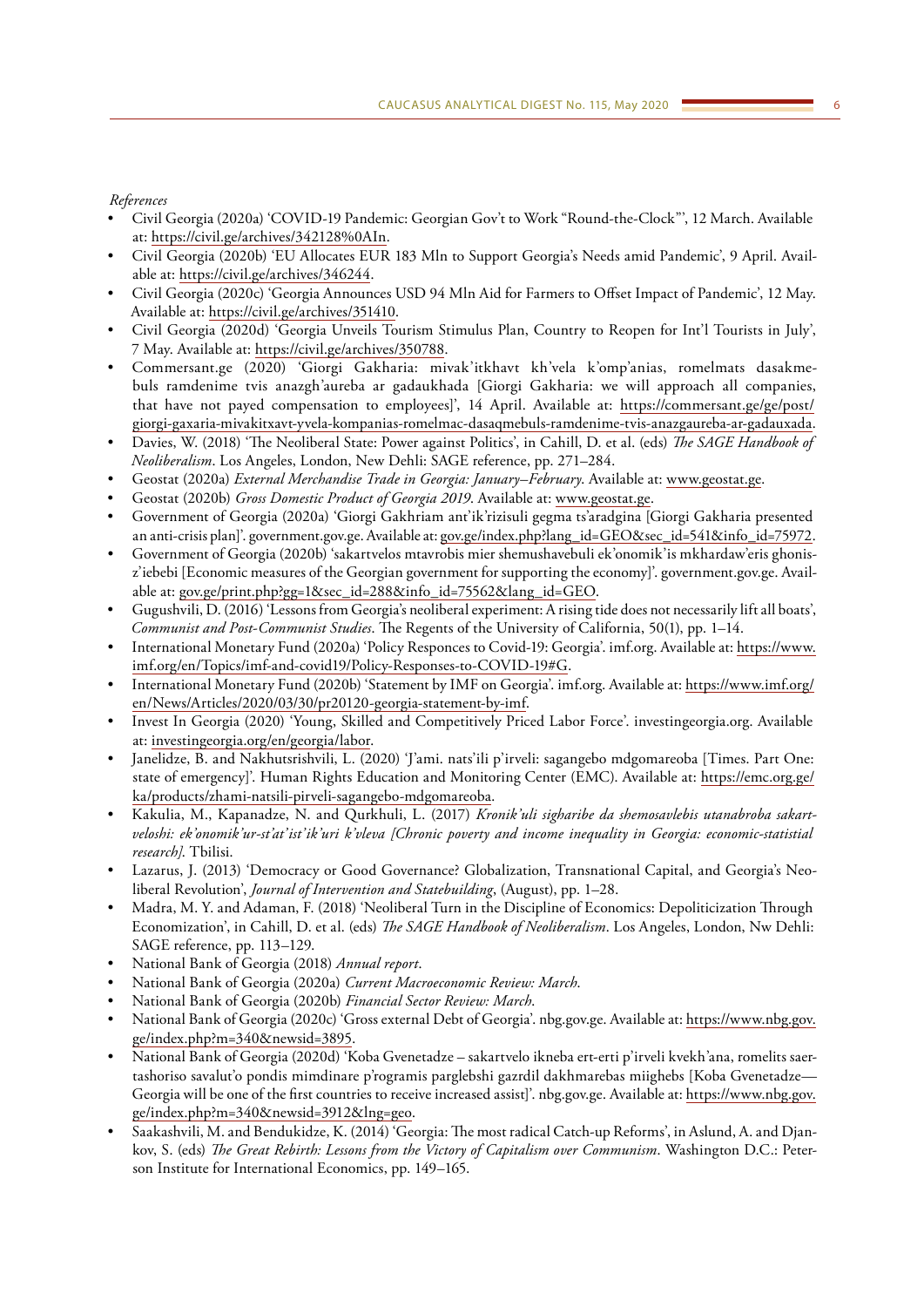- <span id="page-6-0"></span>• Shalal, A. (2020) 'Pandemic could trigger social unrest in some countries: IMF', 15 April. Available at: [https://](https://www.reuters.com/article/us-imf-worldbank-coronavirus-protests/pandemic-could-trigger-social-unrest-in-some-countries-imf-idUSKCN21X1RC) [www.reuters.com/article/us-imf-worldbank-coronavirus-protests/pandemic-could-trigger-social-unrest-in-some](https://www.reuters.com/article/us-imf-worldbank-coronavirus-protests/pandemic-could-trigger-social-unrest-in-some-countries-imf-idUSKCN21X1RC)[countries-imf-idUSKCN21X1RC](https://www.reuters.com/article/us-imf-worldbank-coronavirus-protests/pandemic-could-trigger-social-unrest-in-some-countries-imf-idUSKCN21X1RC).
- Social Service Agency (2020) 'The Number of Registered Beneficiaries ofTtargeted Subsistence Allowance'. ssa. gov.ge. Available at: [https://oxfordre.com/internationalstudies/view/10.1093/acrefore/9780190846626.001.0001/](https://oxfordre.com/internationalstudies/view/10.1093/acrefore/9780190846626.001.0001/acrefore-9780190846626-e-266) [acrefore-9780190846626-e-266.](https://oxfordre.com/internationalstudies/view/10.1093/acrefore/9780190846626.001.0001/acrefore-9780190846626-e-266)
- UNICEF (2018) *Mosakhleobis k'etildgheobis k'vleva 2017: mok'le mimokhilva [Population Welfare Research 2017: short overview]*.
- World Bank (2018) *Georgia from Reformer to Performer*. Washington D. C.

# **Armenia: Difficult Choice ahead as Socio-Economic Risks Loom**

By Armen Grigoryan (Centre for Policy Studies, Yerevan)

DOI: [10.3929/ethz-b-000415805](http://doi.org/10.3929/ethz-b-000415805)

# **Abstract**

This article examines how the government of Armenia dealt with the challenges resulting from the novel coronavirus pandemic. The article reviews the quarantine measures and related policy responses, the economic and social consequences of the current crisis, the situation with freedom of speech, and the significance of economic dependency on Russia.

# **Current State amid the COVID-19 Pandemic**

As of May 11, with 3,538 confirmed cases of COVID-19, Armenia has the largest number of cases in the South Caucasus: it has 1,193 cases and 15.9 deaths per million people, compared with Azerbaijan's 259 and 3.2, and Georgia's 172 and 3 (Prepare EaP4Health—Civil Society's COVID-19 Response, 2020). Armenian Health Minister Arsen Torosyan warned that because of the 'multitude' of infection sources the authorities increasingly have trouble tracing people who might have contacted infected persons, and may soon be unable to hospitalize most infected people (Azatutyun.am, 2020).

### **Policy Responses**

The initial lockdown was limited to closing all educational institutions for a week after the first case was confirmed on February 29. On March 16, when the number of active cases reached 45, the government declared a one-month state of emergency, banning gatherings of over 20 people (including religious ceremonies). On March 19, the Permanent Representation of Armenia to the Council of Europe (CoE) notified the CoE Secretary General about the measures, which might include temporary derogations from the obligations under the Convention for the Protection of Human Rights and

Fundamental Freedoms (Council of Europe, 2020). The National Assembly also adopted amendments to the administrative and criminal codes, so violations of quarantine orders may result in fines or even imprisonment for up to five years in case of neglect resulting in the death of another person.

From March 25, only medical institutions, infrastructure facilities, banks, pharmacies, supermarkets and smaller shops selling food, and food delivery services were allowed to work, while citizens were required to carry IDs and written statements justifying the need to visit one of these enterprises. Furthermore, since April 1 public transportation, including the underground in Yerevan, was suspended. However, when the government extended the state of emergency for another month, till May 14, it decided to allow farming, fishing, processing of tobacco products, production of cement and other construction materials, and open-air construction work from April 13, and to open shops selling household appliances and mostly export-oriented textile factories from April 20. Furthermore, by a decree of Deputy Prime Minister Tigran Avinyan, who is in charge of the state of emergency command, printing companies, repair shops, real estate agencies and some other businesses were allowed to resume working from April 23 (Government of Armenia, 2020). On April 28, Prime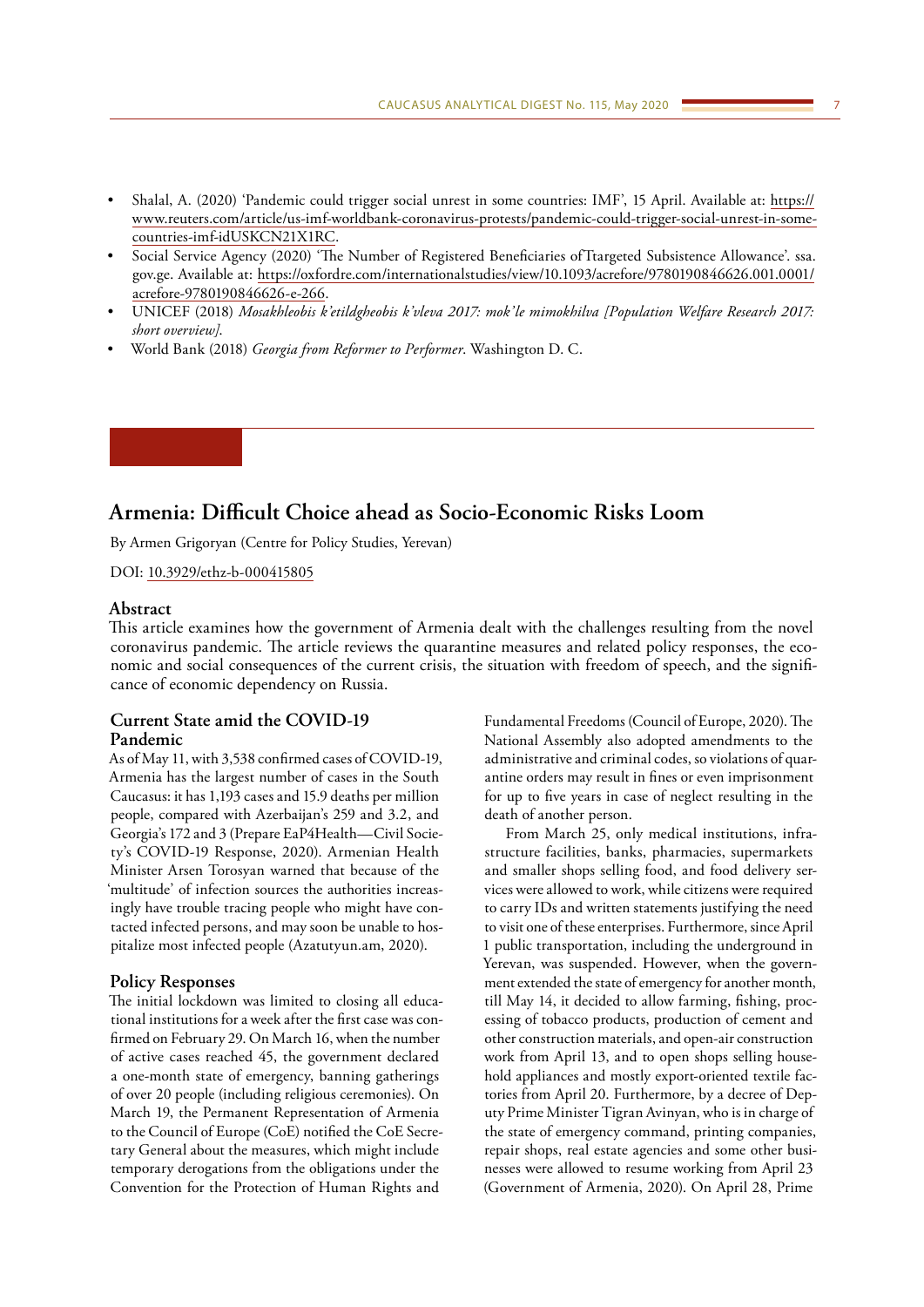Minister Nikol Pashinyan announced that most businesses would be allowed to resume working within the next 10 days, but would have to fulfil safety conditions established by the Ministry of Health (Azatutyun.am, 2020).

The tendency to ease the restrictions on economic activity suggests that the government has to balance its policies, taking into account both public health and economic and social risks. The assistance packages are hardly enough to cover the population's needs. In 2018, 23.5% of the population lived below the poverty line (Hergnyan, 2019), and a number of people having little savings might in a few months face difficulties buying basic needs. Those not having long-term job contracts, are not properly registered and/or working for a daily wage are particularly vulnerable. There are also fears that the current crisis will result in a number of businesses going bankrupt and a growth of unemployment and poverty, so job preservation becomes a priority. Minister of Economy Tigran Khachatryan warned about expectations of significant economic loss in 2020, albeit without mentioning concrete numbers. He particularly noted that the government's financial assistance packages could not be extended to shops, cafes or other businesses having problems with rent payments, and solutions should be found by tenants and landlords (Hergnyan, 2020b). So, many of the around 67,000 small and medium enterprises, producing about 25% of GDP, are particularly vulnerable. Moreover, the tourism and hospitality sector, which showed dynamic growth in recent years and was considered one of the priorities for economic development, may be damaged heavily. In 2018, the number of tourists reached 1.652 million (an 11% increase compared to 2017), and in 2019 1.9 million, 14.7% more than in 2018 (Avetisyan, 2020), and was expected to keep growing, particularly attracting more visitors from European countries, as Ryanair and Wizz Air entered the Armenian market and planned further expansion. However, during the first quarter of 2020, 150,000 fewer tourists visited Armenia than in the same period last year; in the second quarter, the situation is expected to get even worse because of the border closings and flight cancellations (Ghazaryan, 2020). Businesses may have to depend on domestic demand and offer lower prices, while laying off some of their employees. An extended lockdown would make recovery even less possible for a number of hotels, hostels, restaurants, transportation companies and related businesses, and have a stronger negative impact on the workforce.

Meanwhile, on March 20 Pashinyan announced that the government would allocate at least 150 billion Armenian Dram (AMD, about €288 million) for subsidizing loans and allowing businesses pay salaries to employees, as well as fulfil tax and other financial obli-

gations (Khulyan, 2020a). Several government decrees were issued in an attempt to alleviate the economic and social consequences of the lockdown. Seventeen assistance packages have included one-time payments to parents of small children, grants to single parents, grants to workers who lost their jobs in March as the lockdown was imposed, one-time support for covering gas and electricity bills, one-time payment of part of salaries for workers involved in tourism-related sectors, a contribution towards university students' tuition fees, as well as tax rebates and interest-free loans for farmers and most small- and medium-sized businesses, including the processing industry, transportation, tourism services, healthcare, private kindergartens, sports clubs and swimming pools, construction sector, high-tech, and entertainment and leisure companies (except for computer games and internet clubs). As of May 11, the government allocated 70.3 billion AMD (about €135 million) to fund the assistance packages (Pashinyan, 2020). The government also decided to additionally subsidize several hundred thousand households' gas, electricity and water bills (Khulyan, 2020b). Following popular demand, some banks provided so-called "loan holidays", i.e. postponed mortgage and other payments, for two months, and the others followed the suit. Still, because of the socio-economic situation, the pressure keeps growing, presenting policymakers with difficult choices.

# **Controversies Regarding Media Regulations and Mobile Data Tracking**

Already in February, the government's initial response to the coronavirus crisis became another target for nongovernmental organizations and other structures associated with ex-president Robert Kocharyan and another ex-president Serzh Sargsyan's son-in-law, Mikayel Minasyan—Civic Consciousness NGO, Adekvad, AntiFake. am, numerous media outlets, etc. (Grigoryan, 2019). While they keep alleging that Pashinyan's government will soon make unilateral concessions on the Nagorno-Karabakh issue, speculating about "betrayal of national and family values", a "George Soros-led conspiracy" and other conspiracy narratives, as well as personally targeting Health Minister Arsen Torosyan for his policy approaches, particularly regarding vaccination, they also started accusations of mismanagement as soon as the first case of infection was discovered. Particularly, members of a "COVID-19 Fact-checking Group", involving a founding member of Adekvad, Ani Hovhannisyan, have been repeatedly appearing in friendly media, alleging that the government is covering up information, especially about the number of infection cases and deaths (Tert.am, 2020; TV5, 2020). The network's panic-mongering also involves rumours about imminent hunger, mass revolt, etc.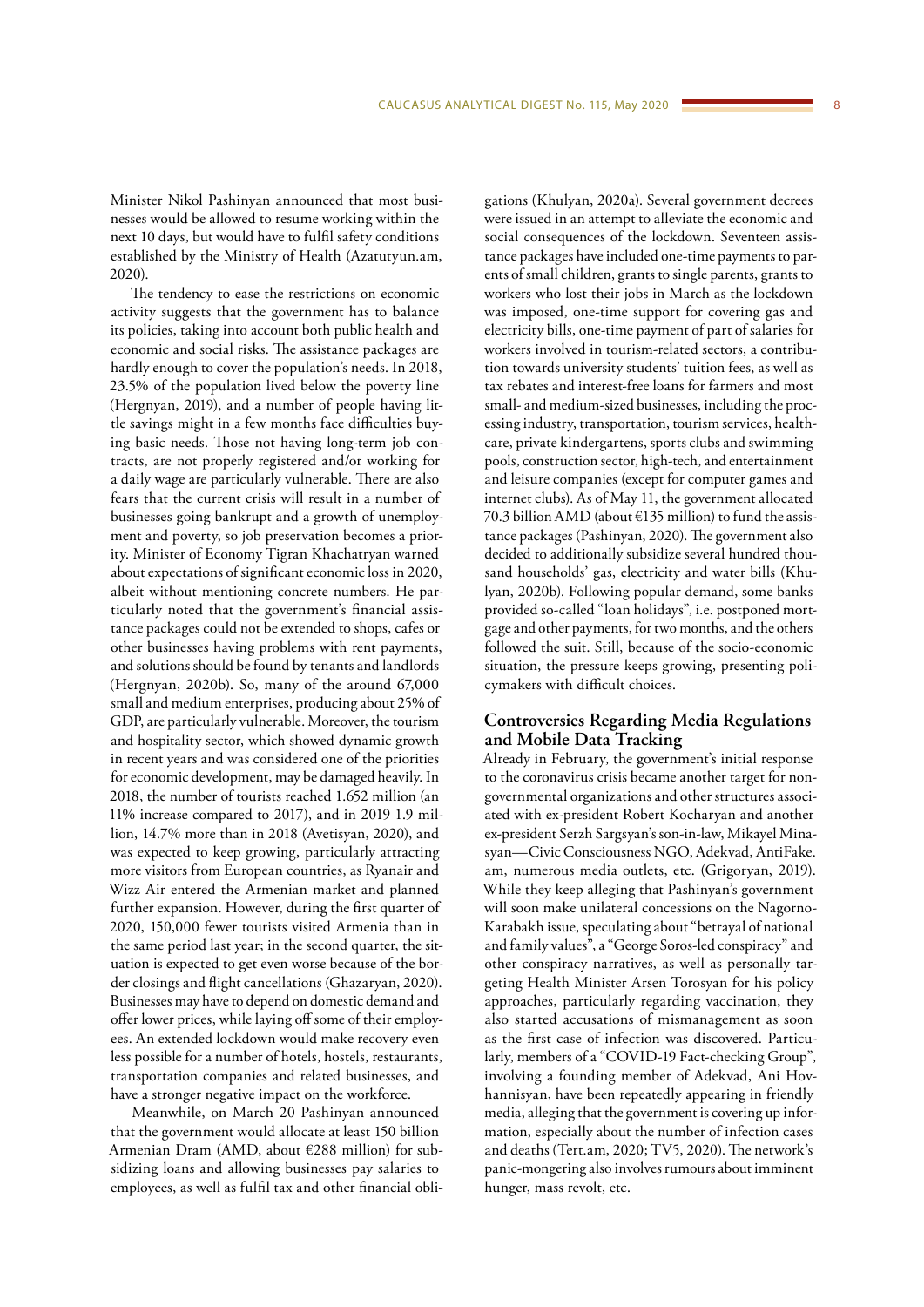As the state of emergency was declared, the government seemingly overreacted to apparent efforts to spread panic, and a requirement to share coronavirus-related information only from official sources (both domestic and international) resulted in several controversial cases. Media outlets and social network users were required to remove a link to an Ekho Moskvy article suggesting that the Russian government was covering up the real situation and the scope of COVID-19 infection in Russia, and even Public Television of Armenia—the main media channel providing official information in the country—was forced to remove a report about the large number of COVID-19 deaths in Iran borrowed from CNN (Grigoryan, 2020). Altogether, 22 media outlets were required to edit or remove some content (Balasanyan, 2020).

Facing criticism, the government eased the regulations on March 25: information about measures taken by the government has to be republished without editing and be attributed to the official source; coronavirusrelated materials should be accompanied by official clarifications or refutations upon request; at the same time, materials originating from foreign media can be republished, but the sources have to be mentioned in the headline of the Armenian version. The ongoing monitoring by the Eastern Partnership Civil Society Forum considers that freedom of expression and access to critical information are currently ensured (Prepare EaP4Health— Civil Society's COVID-19 Response, 2020). In fact, the regulations set on March 25, such as the requirement to publish official refutations upon request, are not even strictly applied, so rumours have been spreading virtually without limitation. The hastily adopted and ultimately ineffective temporary regulation was a poor substitute for the long-awaited, but not yet adopted law stipulating transparency of media ownership.

Another controversial issue arose on March 30, when the Ministry of Justice introduced a draft law requiring telecommunication companies to collect mobile phone users' data, including locations, numbers called, and time of calls and text messages. The government planned to use tracking to prevent the spread of infection by informing people who could probably be in close proximity with infected individuals.

On March 31, the National Assembly failed to adopt the law on its second reading: only 65 votes were cast in favour, while 67 were needed; a number of members of the majority My Step coalition (88 members) were absent, and some of them voted against the proposal. However, an extraordinary session was called on the same day; the same draft was reintroduced and eventually adopted, with 71 votes in favour. The opposition factions, which have increasingly been changing their attitude from accommodation to eagerness to capitalize

on the government's failures, did not participate in the extraordinary session. The Human Rights Defender's office and several civil society institutions criticized the law. Particularly, there were concerns that there were not enough guarantees that collected data would be appropriately stored and the National Security Service (NSS) would eventually erase the data (Arakelyan, 2020).

Eventually, on April 13, at a parliamentary session called in order to approve the government's proposal to extend the state of emergency for another month, Tigran Avinyan stated that the government would not use all the measures allowed by the law adopted on March 31, and only coronavirus-positive persons' movements would be tracked (News.am, 2020). Based on analysis of 3,029 persons' data, 7,000 persons were ordered to self-isolate (Sayadyan, 2020).

### **Economic Consequences**

Experts have made different forecasts about future economic prospects. The Central Bank of Armenia estimated that the GDP still might grow about 1% in 2020, while some economists are more pessimistic: former Deputy Prime Minister Vache Gabrielyan estimated that a decline limited to 2–3% could be considered a good result, while former Economic Minister Vahram Avanesyan considered an 11% decline possible. On April 14, the International Monetary Fund (IMF) published a forecast that in 2020 the global GDP would decline by 3%, and in Armenia by 1.5%, while in 2021 Armenia's GDP could grow by 4.8%. Fitch Ratings and the Asian Development Bank are slightly more optimistic in their forecasts published during the first week of April, expecting, respectively, 0.5% and 2.2% growth in 2020, and 5.5% and 4.5% in 2021 (Hergnyan, 2020c).

Armenia's budget for 2020 projected a 13 percent growth in revenues and 14 percent in expenditures compared to 2019, and it was planned to double spending on road construction and triple it on irrigation infrastructure, as well as to increase spending on healthcare (including introduction of mandatory health insurance), retirement benefits and education (Mejlumyan, 2019). The pandemic-related emergency spending combined with an inevitable reduction of budget revenues will require adjusting the budget, although the proportion of possible budget cuts in different spheres is not yet clear. On April 29, the parliament allowed borrowing 150 billion AMD (about \$312.5 million) with 101 votes in favour and 17 against (Sukiasyan, 2020), so the government is now seeking loans from the IMF and other prospective creditors.

Armenia's high dependence on remittances from labour migrants in Russia results in additional vulnerability. In 2019, individuals' bank transfers from abroad amounted to \$1.959 billion, a 9.7% increase compared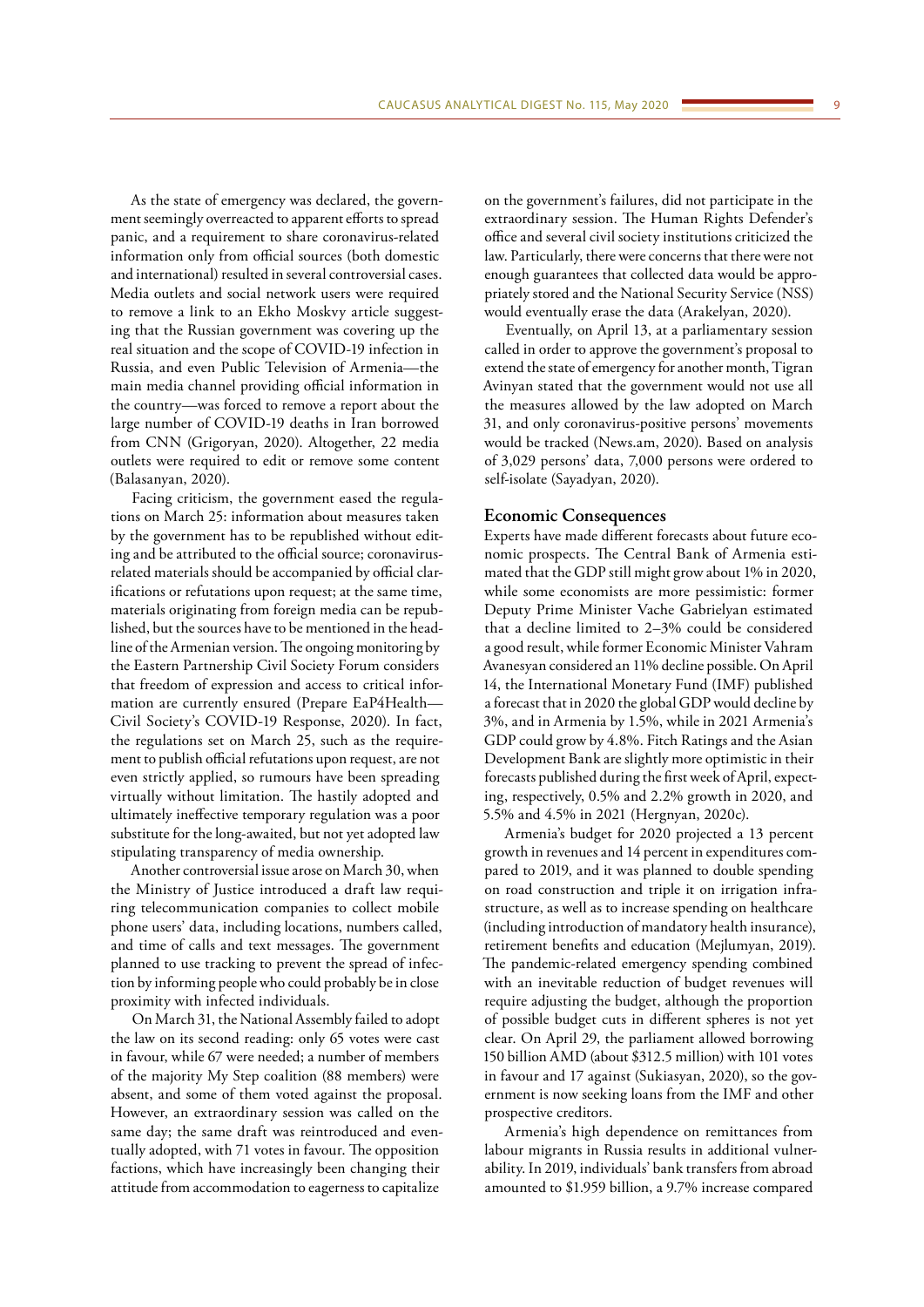to 2018. Previously, an amount exceeding \$2 billion had only been received in 2013. In 2019, 45% of inbound money transfers came from Russia, and the second largest part, 14%, from the USA (Hergnyan, 2020a). It may be noted that in 2013 about 85% of remittances were received from Russia, and there was a significant decline in 2014–2015, as falling profits from oil export caused an economic decline in Russia. Although the proportion of remittances from Russia has become smaller, it remains significant, and currently, in addition to the COVID-19 related lockdown, collapsing oil prices could result in a deep recession in Russia, potentially resulting in unemployment for a number of labour migrants. As many of them used to work in the construction sector, the government has decided to attempt creating new jobs in Armenia with a programme of construction or renovation of over 100 medical and educational facilities in 2020–2021 (Primeminister.am, 2020).

Furthermore, Russia's economic recession and the depreciation of the Russian rouble almost inevitably also means lower consumer demand for Armenia's export goods. To compare, in late 2014 and 2015 exports to Russia declined, decreasing from \$334.13 million in 2013 to \$308.25 million in 2014, and then to \$244.89 million in 2015 (National Statistical Service, 2017, p. 473). However, the relatively successful recovery of the Russian economy, accompanied by Armenia's membership in the Eurasian Economic Union (EEU), resulted in a growth of exports to Russia: \$374.47 million in 2016, \$557.26 million in 2017, \$665.77 million in 2018 (National Statistical Service, 2020, p. 492), and \$718 million in 2019 (Safaryan, 2020); in 2019, export to Russia comprised 27.8% of total exports (Ghazaryan, 2020). Therefore, the economic decline in Russia may significantly damage the export-oriented sectors of the Armenian economy.

### **Outlook**

The number of new COVID-19 cases started growing again in May, probably due to the beginning of easing restrictions in April. While medical staff is currently supplied with sufficient protective gear and technical equipment, including lung ventilators, further growth of the number of cases might soon require hospitalizing only patients with more severe symptoms rather than all persons tested positive. This may be another reminder about the difficulty in balancing socio-economic and health risks. At the same time, the social structure increases the risks of contracting the disease. On the one side, in many low-income or less urbanized households adults often live together with their elderly parents even after already having their own children; on the other, there is a widespread lack of responsibility and discipline, so social distancing and some other requirements were not fully respected.

The financial assistance packages have been helpful for some socially vulnerable groups, and may help to sustain a certain number of jobs, but in any case unemployment growth seems inevitable. A new economic strategy has to consider several factors, which just a few months ago were unthinkable, including the likely long-term negative impact on exports, the tourism sector, remittances, etc.

At the same time, the debate about media regulations and mobile tracking was yet another reminder about the need to adhere to democratic standards, and also to keep pressing ahead with needed reforms in order to improve trust in the law enforcement agencies and governance in general.

#### *About the Author*

Armen Grigoryan is co-founder and vice president of the Yerevan-based Centre for Policy Studies, and a Eurasia Democratic Security Network fellow.

#### *References*

- Arakelyan, L. (2020) 'Armenia: Can Mass Surveillance Halt Covid-19?', *Institute for War and Peace Reporting*, 16 April [online]. Available at:<https://iwpr.net/global-voices/armenia-can-mass-surveillance-halt-covid-19> (Accessed: 17 April 2020)
- Avetisyan, A. (2020) 'Tourism in Armenia: The numbers are growing but there is no boom', *FIP.am*, 18 February [online]. Available at:<https://fip.am/en/10472>(Accessed: 11 May 2020)
- Azatutyun.am (2020) 'Armenian Government Plans To Fully Reopen Economy', 28 April [online]. Available at: <https://www.azatutyun.am/a/30581216.html> (Accessed: 28 April 2020)
- Balasanyan, G. (2020) 'Armenia: State of Emergency Press Restrictions Continue; 22 Media Outlets Told to Remove/Edit Coronavirus Content', *Hetq*, 23 March [online]. Available at: <https://hetq.am/en/article/114899> (Accessed: 16 April 2020)
- Council of Europe (2020) Letter JJ9015C [Online]. Available at:<https://rm.coe.int/09000016809cf885> (Accessed: 16 April 2020)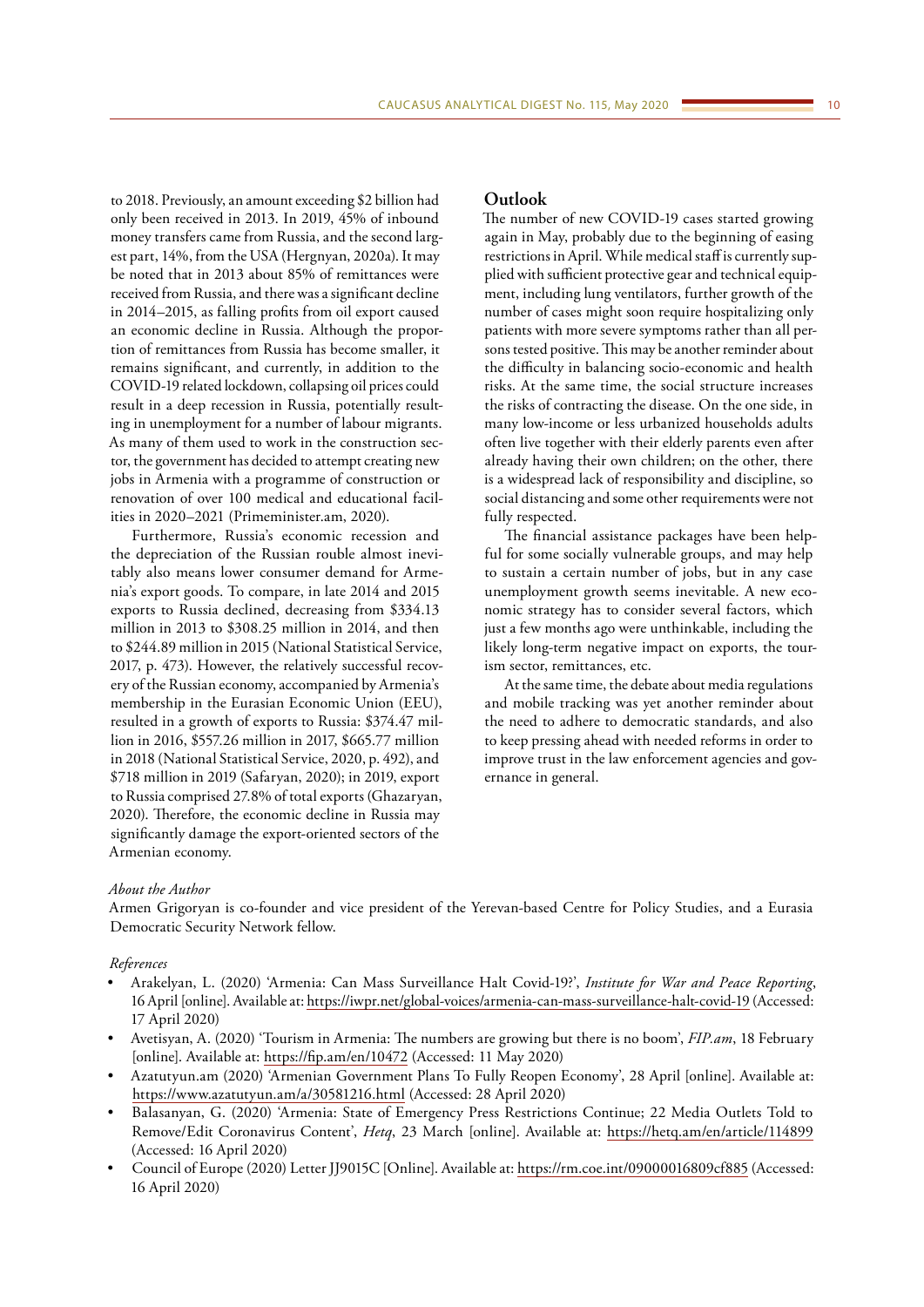- Ghazaryan, D. (2020) 'Armenia: Coronavirus KO's Tourism; Using Empty Hotels as Isolation Wards', *Hetq*, 30 April [online]. Available at:<https://hetq.am/en/article/115255> (Accessed: 11 May 2020)
- Ghazaryan, S. (2020) 'Artahanman karutsvatske 2019 tvakanin' [The structure of exports in 2019'], *Union of Informed Citizens*, 10 April [online]. Available at: <https://uic.am/10204>(Accessed: 13 April 2020)
- Government of Armenia (2020) Commandant's decree #51. Available at:<https://www.gov.am/files/docs/4024.pdf> (Accessed: 23 April 2020)
- Grigoryan, A. (2019) '"Armenia first": behind the rise of Armenia's alt-right scene', *Open Democracy*, 4 September [online]. Available at: [https://www.opendemocracy.net/en/odr/armenia-first-behind-the-rise-of-armenias-alt-right](https://www.opendemocracy.net/en/odr/armenia-first-behind-the-rise-of-armenias-alt-right-scene/)[scene/](https://www.opendemocracy.net/en/odr/armenia-first-behind-the-rise-of-armenias-alt-right-scene/) (Accessed: 29 April 2020)
- Grigoryan, A. (2020) 'Armenian Government Stabilizes COVID-19 Cases, but Structural Risk Factors Remain', *Eurasia Daily Monitor*, volume 17 (41) [online]. Available at: [https://jamestown.org/program/armenian-government](https://jamestown.org/program/armenian-government-stabilizes-covid-19-cases-but-structural-risk-factors-remain/)[stabilizes-covid-19-cases-but-structural-risk-factors-remain/](https://jamestown.org/program/armenian-government-stabilizes-covid-19-cases-but-structural-risk-factors-remain/) (Accessed: 16 April 2020)
- Hergnyan, S. (2019) 'Armenia 2018: 23.5% Live Below Poverty Line', *Hetq*, 29 November [online]. Available at: <https://hetq.am/en/article/110402> (Accessed: 11 May 2020)
- Hergnyan, S. (2020a) '2019: A Record \$1.454 Billion in Overseas Bank Transfers from Armenia', *Hetq*, 12 February [online]. Available at: <https://hetq.am/en/article/113230> (Accessed: 20 April 2020)
- Hergnyan, S. (2020b) 'Armenian Minister of Economy: "There will be significant economic losses this year"', *Hetq*, 3 April [online]. Available at: <https://hetq.am/en/article/115481>(Accessed: 20 April 2020)
- Hergnyan, S. (2020c) 'Ankumits minchev pokr ach: Hayastani tntesakan achi kankhatesumnere' ['From decline to small growth: Forecasts for economic growth in Armenia'], *Hetq*, 16 April [online]. Available at: [https://hetq.](https://hetq.am/hy/article/116035) [am/hy/article/116035](https://hetq.am/hy/article/116035) (Accessed: 20 April 2020)
- Khulyan, A. (2020a) 'Minister Expects 'Significant Short-Term Challenges' For Armenian Economy', *Azatutyun. am*, 20 March [online]. Available at:<https://www.azatutyun.am/a/30498901.html>(Accessed: 16 April 2020)
- Khulyan, A. (2020b) '"Komunal vcharumneri chegnazhami avarte: endlaynvum e pokhhatutsman tsragire"' ['The end of utility bill crisis: The subsidies programme expanded'], *Azatutyun.am*, 30 April [online]. Available at: [https://](https://www.azatutyun.am/a/30585206.html) [www.azatutyun.am/a/30585206.html](https://www.azatutyun.am/a/30585206.html) (Accessed: 30 April 2020)
- Mejlumyan, A. (2019) 'Armenia drafts big, "revolutionary" budget', *Eurasianet*, 9 December [online]. Available at <https://eurasianet.org/armenia-drafts-big-revolutionary-budget> (Accessed: 25 April 2020)
- National Statistical Service (2017) *Statistical Yearbook of Armenia 2016*.
- National Statistical Service (2020) *Statistical Yearbook of Armenia 2019*.
- News.am (2020) Commandant: Armenian government to only collect data from COVID-19-infected people [Online]. Available at:<https://news.am/eng/news/572238.html>(Accessed: 17 April 2020)
- Pashinyan, N. (2020) Facebook post, 11 May. Available at: [https://www.facebook.com/nikol.pashinyan/](https://www.facebook.com/nikol.pashinyan/posts/2633011297019249) [posts/2633011297019249](https://www.facebook.com/nikol.pashinyan/posts/2633011297019249) (Accessed: 11 May 2020)
- Prepare EaP4Health—Civil Society's COVID-19 Response (2020) What is the current situation in the EaP region? [Online]. Available at:<https://eap-csf.eu/campaigns/prepare-eap-for-health-covid-response/>(Accessed: 12 May 2020)
- Primeminister.am (2020) Prime Minister's address to the National Assembly, 6 May. Available at: [https://www.prime](https://www.primeminister.am/hy/statements-and-messages/item/2020/05/06/Nikol-Pashinyan-Speech/)[minister.am/hy/statements-and-messages/item/2020/05/06/Nikol-Pashinyan-Speech/](https://www.primeminister.am/hy/statements-and-messages/item/2020/05/06/Nikol-Pashinyan-Speech/) (Accessed: 12 May 2020)
- Safaryan, A. (2020) 'Hayastani tntesutyune EATM-um mer yerkri nakhagahutyan tarum (2019)' ['Armenia'seconomy in 2019, the year of EEU presidency'], *Azg*, 20 February [online]. Available at: [https://www.azg.am/](https://www.azg.am/AM/2020022111) [AM/2020022111](https://www.azg.am/AM/2020022111) (Accessed: 20 April 2020)
- Sayadyan, L. (2020) 'Armenia: Security Concerns Raised About the Computer Program Tracking the Movement of Coronavirus Carriers', *Hetq*, 7 May [online]. Available at:<https://hetq.am/en/article/116810> (Accessed: 8 May 2020)
- Sukiasyan, L. (2020) 'Artakin partk koronavirusi chegnazhamits durs galu hamar' ['Foreign loan for mitigation of the coronavirus crisis'], *Aravot*, 29 April [online]. Available at: <https://www.aravot.am/2020/04/29/1108813/> (Accessed: 29 April 2020)
- Tert.am (2020) 'Unenk bavakanin paster, vor ishkhanutyunnere taktsnum en koronavirusov varakakirneri masin tvyalnere, bayts nerka iravichakov paymanavorvats chenk hraparakum: Ani Hovhannisyan', 9 April ['Ani Hovhannisyan: We have enough facts that the authorities are hiding information about infected persons, but we will not publish them in the current situation'] [Online]. Available at: [https://www.tert.am/am/news/2020/04/09/](https://www.tert.am/am/news/2020/04/09/Hovhannisyan/3259577) [Hovhannisyan/3259577](https://www.tert.am/am/news/2020/04/09/Hovhannisyan/3259577) (Accessed: 30 April 2020)
- TV5 (2020) Interview with Chairman of Consilium NGO Gevorg Grigoryan, 1 May. Available at: [https://www.](https://www.facebook.com/watch/live/?v=243134643705940) [facebook.com/watch/live/?v=243134643705940](https://www.facebook.com/watch/live/?v=243134643705940) (Accessed: 1 May 2020)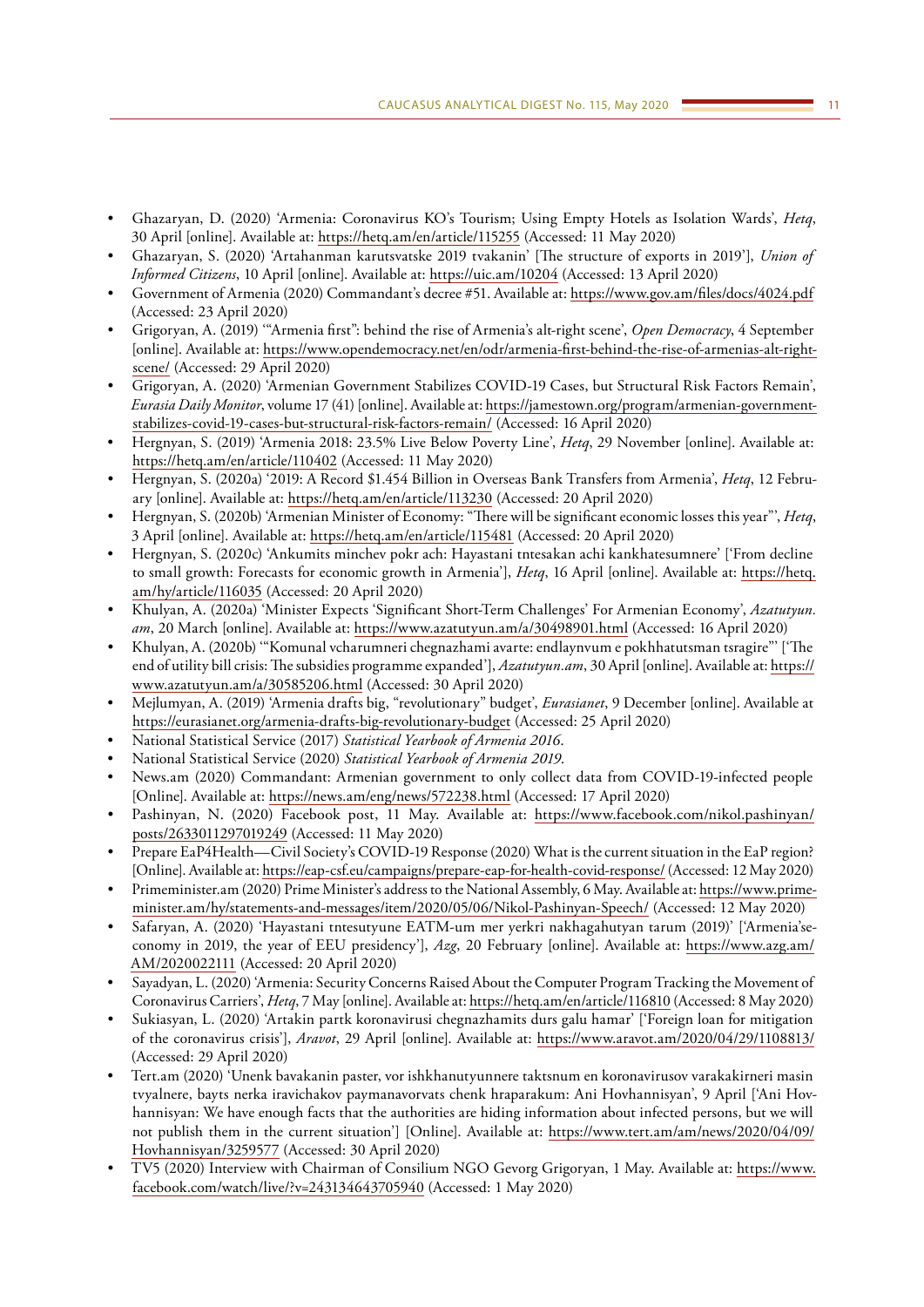# <span id="page-11-0"></span>**Azerbaijan—COVID-19 and a Divided Opposition**

By Bahruz Samadov (Charles University Prague)

#### DOI: [10.3929/ethz-b-000415805](http://doi.org/10.3929/ethz-b-000415805)

# **Abstract**

This article demonstrates that the COVID-19 pandemic presented an opportunity for the Azerbaijani government to crack down on political opponents, selectively targeting opposition leaders and activists.

# **Introduction. A Special Quarantine Regime**

The outbreak of COVID-19 has affected political and economic landscapes all over the world. Many critical authors, such as Giorgio Agamben and Slavoj Žižek, alert that normalisation of restrictive measures that have been taken by governments may potentially lead democratic societies into digital authoritarianism (Žižek, 2020). Other authors warn about the further strengthening of authoritarian and hybrid regimes such as in Hungary and Turkey (Bieber, 2020), including the implementation of digitalised methods of surveillance and collection of private data (Limbago, 2020).

Azerbaijan has its place among authoritarian countries. The history of Aliyev's regime begins with Heydar Aliyev, who was appointed as the first secretary of the Central Committee of the Communist Party of Azerbaijan in 1969 and continued to rule after a six-year break in 1987–1993 until 2003—followed by his son, Ilham Aliyev, who still rules today.

However, it is not a closed and fully-fledged dictatorship, such as Turkmenistan or North Korea, but rather a hegemonic electoral authoritarian regime, as the country holds elections and has a multi-party system (LaPorte, 2015). In such regimes, elections are not genuinely free and fair and the multi-party system exists mostly formally. While opposition parties are allowed to compete, they have no real chance of winning elections, except when it meets the government's interests (Howard and Roessler, 2006). One specific characteristic of the regime is its "red lines," e.g., direct criticism of the ruling family. Crossing a "red line" may potentially lead to imprisonment.

The authorities declared a special quarantine regime on March 24, which has since been prolonged until May 31 (May 1, Reuters 2020). Measures include the prohibition of entrance into Baku from regions, the closure of the Baku Metro, shopping malls, squares and parks, enterprises, and organisations. Citizens have been obliged to send an SMS to a particular number to get out of their homes for a maximum of three hours (Juvarly, 2020). The government launched a caring service for citizens over 65. According to Code of Administrative Offenses, violation of the rules of the special quarantine regime imposes a material fine up to 200 manats (\$117) for first-time offenses, and administrative arrest up to 30 days in the event of repeated violations.

Since the quarantine regime was announced, three journalists and more than a dozen oppositional activists have been arrested, being accused of violating the quarantine, disobeying police, and spreading disinformation. International organisations warned that the government is using the quarantine regime for a new crackdown on the opposition (April 16, HRW, 2020).

According to official statistics for May 12, the overall number of infected in the country is 2693, with 1735 successful recoveries and 33 deaths (May 12, Korona-Virusİnfo, 2020).

### **The Elections and COVID-19**

Azerbaijan held snap parliamentary elections on February 9, 2020. The ruling party's argument for the snap elections was that the parliament, following the President's "new reformist strategy," needed a renewal (Guliyev: 2020, 9). The government aimed to improve its image by letting a few younger progressive and oppositional candidates participate in the elections. However, leakage of video reports on widespread electoral fraud on social media and re-election of many former parliamentarians shattered these efforts (February 10, OSCE, 2020). As a result, it has negatively affected the legitimacy of the regime.

The outbreak of COVID-19 started within little more than a month after the elections. To overcome the economic difficulties of citizens, the government proposed a stimulus package. Under the plan, each unemployed person would receive 190 manats (app. 112\$) per month in April and May. The government would also provide financial support for small and medium-size entrepreneurs who had been affected by the lockdown. According to the official media report, 2.5 billion AZN (app. \$1.5 billion) from the state budget was allocated to reduce the economic effects of the quarantine regime. (April 11, Azertag, 2020). Additionally, the Coronavirus Response Fund was created based on donations totalling around 113 million AZN (app. \$66 million) (May 5, Report, 2020).

Critical commentators, such as independent economists Togrul Veliyev and Natig Jafarli, mention that the "majority of day labourers in temporarily closed sectors are left without a livelihood," and due to the fall in oil prices and pandemic restrictions, problems in tourism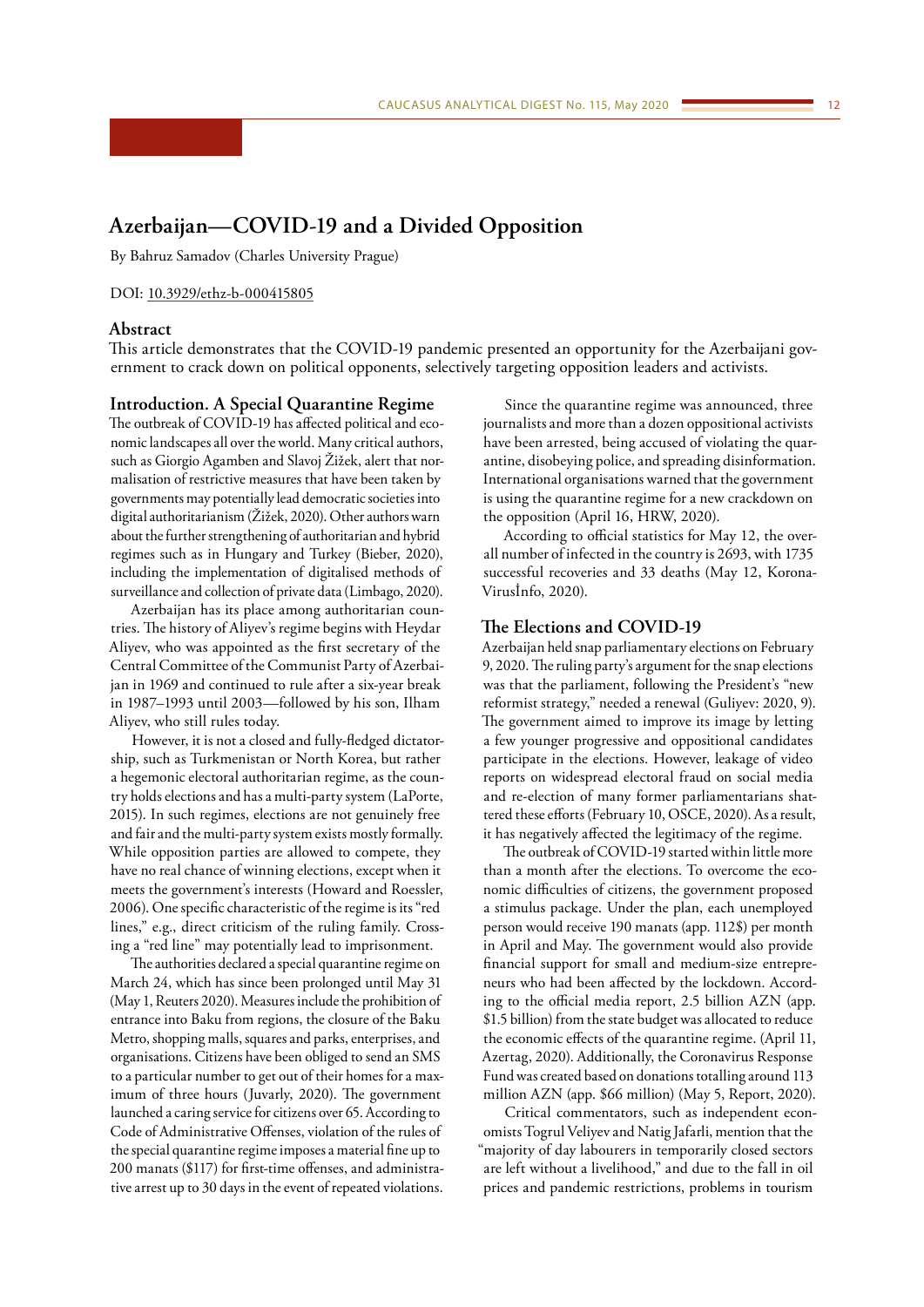and logistics are visible (Kitachayev, 2020). Mass unemployment due to the quarantine regime and reduced income have affected working and middle-class families. Additionally, the fall of oil prices creates long-term risks for the oil-dependent economy of Azerbaijan, and may potentially lead to further belt-tightening.

# **A Dialogue and Crackdown in Time of COVID-19**

In mid-February, several meetings between the Head of the Department for Relations with Political Parties and Legislative Authority of the Presidential Administration, Adalet Valiyev, and opposition parties representatives, including the Republican Alternative Party, took place (February 29, Turan, 2020). However, two major oppositional parties, the Azerbaijani Popular Front Party (APFP) and the Musavat Party, did not participate in this process. They insisted that specific discussion topics should have been announced beforehand. The leader of the APFP, Ali Karimli, argued that through the imitation of dialogue, the authorities had the goal of "reviving the tale of reform," while those who rejected this format were labelled as "radicals opposed to reform" (March 10, Turan, 2020).

The first sign of a new crackdown against the opposition, journalists, and bloggers can be found in President Ilham Aliyev's Nowruz speech on March 19 (Kucera, 2020). He addressed issues related to coronavirus, praising the governmental countermeasures, and mentioned that there were "provocations" from the "fifth column":

"At the same time, we see open provocations. Where do these provocations come from? From the very fifth column, from the enemies who are among us, the elements calling themselves opposition, the traitors who receive money from abroad."

In the same speech, Ilham Aliyev stressed the dialogue between political actors and the governments "deniers":

"As for the groups that rejected the dialogue proposal, they know better. In any case, I have already said this but want to reiterate that we will not be the losing side, and there will be no place for traitors and corrupt representatives of the fifth column in the new political configuration. Azerbaijan is cleaning up, as it should, from traitors and representatives of the fifth column."

After this address, a wave of charges against and administrative arrests of party activists started. More than 20 activists of the Popular Front Party were accused of violating the "special quarantine regime" and received 10 to 30 day prison sentences (April 30, OC Media, 2020). Additionally, an eminent opposition figure, former political prisoner and a member of the Musavat Party who is known to be close to Ali Karimli, Tofig Yagublu, was arrested and charged with hooliganism.

From the other side, the Supreme Court of Azerbaijan acquitted the chairman of the ReAl Party Ilgar

Mammadov and human rights defender Rasul Jafarov and dropped all criminal cases against them (Afandiyeva, 2020). Interestingly, both Ilgar Mammadov and Tofig Yagublu were jailed convicted of "organising mass riots" and using "violence against police officers" in the town of Ismayilli in January 2013. The acquittal of Ilgar Mammadov legally allows his further participation in elections.

It could be assumed that the regime's new strategy includes a change in its treatment of the ReAl Party, reciprocating its decision of participation both in the parliamentary elections and in Aliyev's dialogue proposition. Simultaneously, the "old opposition" has again been declared the enemy and has been a target of the new crackdown.

# **"The Enemies of the Nation"**

The fact that the main opposition parties criticised the organisation of meetings with government officials and the overall structure of the proposed dialogue caused an extreme reaction of the government. The President's emotional and harsh response and the use of such labels as "the fifth column" and "traitors" assured the radical exclusion of the Azerbaijani Popular Front Party, Musavat Party, and other critics (such as the activists of the NIDA Civic Movement and critical bloggers) from the political landscape, portraying them as a threat to the nation and stability. Ali Ahmadov, the deputy chair of the ruling New Azerbaijan Party, used a virus metaphor on his Facebook post, writing that there are "two viruses" in Azerbaijan: COVID-19 and the opposition (hinting at the Azerbaijani Popular Front Party) (April 23, OC Media).

President Aliyev, in his speech on April 14, stated:

"They want an increase in the number of dead, they want an increase in the number of patients, they are glad that people are dying. That is, it is hostility not against the government, but the state. I call everything by their names. If someone is hostile to our people, the state, then he has only one name—the enemy." (April 15, JamNews, 2020).

In this excerpt, the President used an extreme label, "the enemy of the nation," hinting at the "old opposition" parties. Although these labels have been used in his speeches before, their repetition in the situation of the pandemic serves to revive the language of "fifth column" and conspiracy theories to neutralise opposition criticism amid lingering economic problems, and to justify the introduction of strict control measures.

#### **The Digitalisation of Repressive Practices**

COVID-19 restrictions were extended into the digital realm, where the authorities sought to cut off the opposition from their audiences on social media.

A day before Aliyev's second speech, the internet service of the Azerbaijani Popular Front Party's leader Ali Karimli was disrupted (April 23, OC Media, 2020).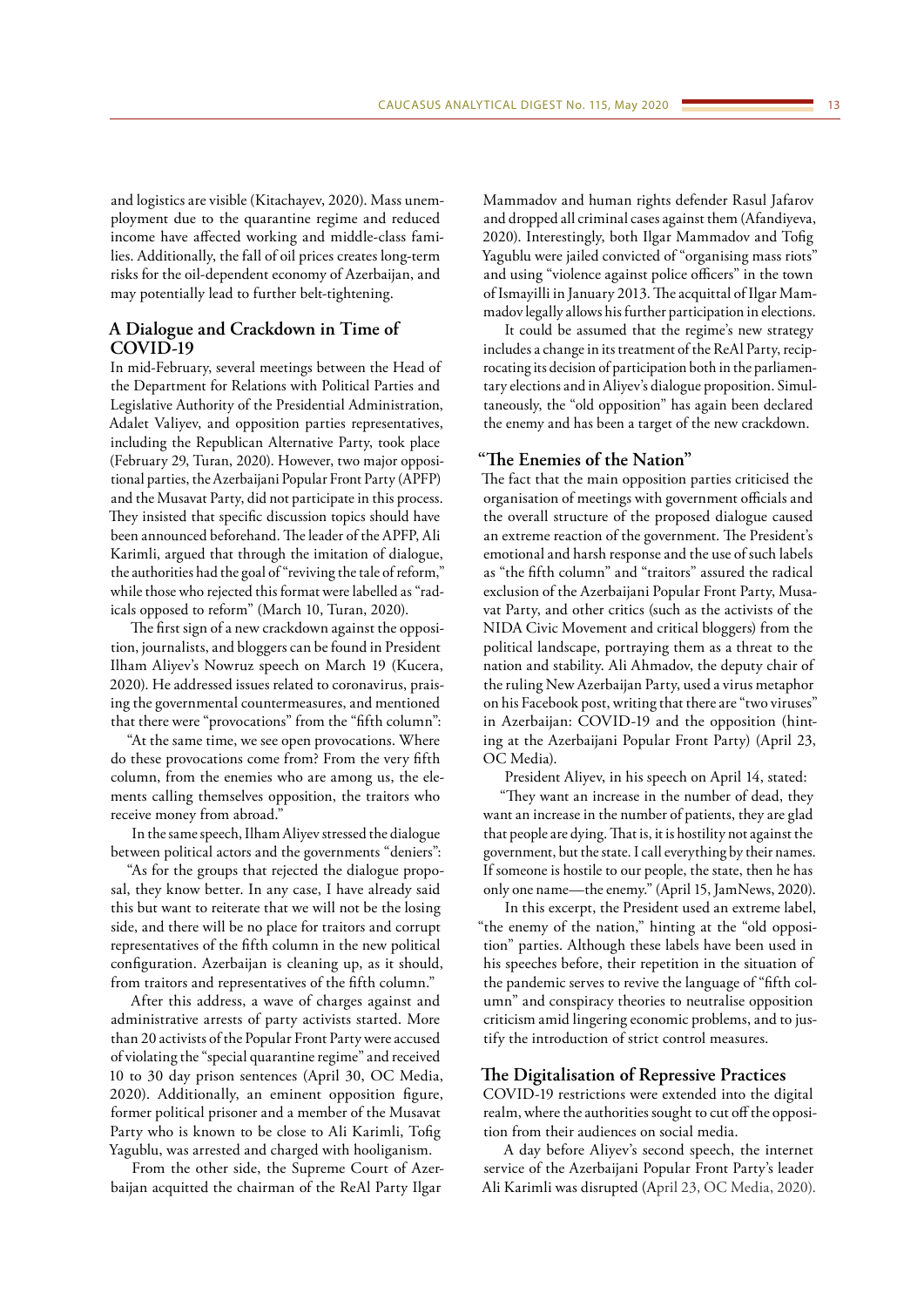For Karimli, who has no access to local TV channels, interviews with pro-opposition internet-based news outlets are the only way to communicate with the public.

Along with the internet disruption, the mobile connection has been blocked within Karimli's apartment, which means that neither he nor his family members are allowed to leave the house as it is impossible to notify via SMS that they are going out.

More than 20 arrested party activists and three journalists were accused of violating the special quarantine regime; two of them reported that they had been tortured in detention (April 30, OC Media, 2020). Two pro-democratic activists, Ilkin Rustamzade of the NIDA Civic Movement and critical blogger Bakhtiyar Hajiyev, both ex-political prisoners, have claimed to have received insulting messages from unknown phone numbers not registered in Azerbaijan (April 23, OC Media, 2020). In addition, a critical online news platform abzas.net experienced hacking which resulted in its news archive for the previous month being deleted (April 24, Azadliq, 2020).

However, this is not the first digital pressure on the government's critics. The government has long used "cheap and widely available" digital tools against its opponents before, such as malware and phishing emails (see Runey and Kaminski, 2018). Many independent media websites are still blocked, while the government uses a "troll army" on social media. However, social media, an important alternative source of information, is freely available in the country.

Thus, Azerbaijan is far away from the Chinese model of authoritarian digital management. The government's intent is to weaken existing critical voices and to muzzle them in exceptional and risky situations such as the recent pandemic, not to establish a fully controlled society, which has no access to independent media sources.

# **Conclusion: Authoritarianism after COVID-19**

The outbreak of COVID-19 and the oil price crash occurred after unpopular parliamentary elections, at a time when the regime felt more vulnerable to criticism. A series of detentions and the effective house-arrest of Ali Karimli that followed targeted opposition figures with mobilisation potential and experience whom the government considered as potential instigators of breadand-butter protests. Their arrest has been a preventive measure to pre-empt possible mass mobilisation in the wake of the unpopular February vote.

The reaction of the Azerbaijani government to potential political, economic, and social risks in times of pandemic crisis shows that the crisis has not heavily affected its customary logics and practices. As the pandemic occurred concomitantly with a time of proposed "political dialogue," the special quarantine regime has been used for renewed crackdown on the demonised opposition, mainly on the Azerbaijani Popular Front Party and independent critical activists and bloggers.

Importantly, the political logic of difference (Laclau and Mouffe, 2001) has been applied within the opposition camp, splitting it into the "dialogic" Republican Alternative Party, and the "old" but "principal" Azerbaijani Popular Front Party and others, deepening the controversy within the oppositional forces.

By favouring the strategy of manageable dialogue, the government seeks a new plan aiming not just to weaken the opposition, but also to demonstrate to European institutions and Western governments its capacity to cooperate with "constructive" political forces together with the continuous "political reforms." To prove that, the only deputy member from the ReAl Party, Erkin Gadirli, was included in the delegation of the Azerbaijani legislative body to PACE (April 27, Turan, 2020).

At this stage, the Azerbaijani government uses digital suppression only on concrete targets and not for the transformation of the country into a "digital Gulag." The internet limitation for the APFP leader is likely a temporary measure. At the same time, the arrests and imprisonments of APFP activists had been normalised before the pandemic. Quarantine has both been used as an opportunity for a new crackdown and played the role of administrative exercise for the authorities.

#### *About the Author*

Bahruz Samadov is a PhD candidate at Charles University Prague. He obtained his MA at Central European University. In his PhD research, he focuses on authoritarian hegemony in Azerbaijan from a heterodox and post-structuralist political science perspective. Currently, his research activities are supported by the grant SVV 260 595: "Political order in the times of changes." He is also a political activist and author of several opinion articles on Azerbaijan.

#### *Bibliography*

- Guliyev, Farid. 2020. "Formal-Informal Relations in Azerbaijan." *Caucasus Analytical Digest*, 114, 7–10.
- LaPorte, J., 2014. Hidden in plain sight: political opposition and hegemonic authoritarianism in Azerbaijan. *Post-Soviet Affairs*, 31(4), pp. 339–366.
- Howard, M. and Roessler, P., 2006. Liberalising Electoral Outcomes in Competitive Authoritarian Regimes. *American Journal of Political Science*, 50(2), pp. 365–381.
- Laclau, E., & Mouffe, C. (1985). *Hegemony and socialist strategy: towards a radical democratic politics*. London, Verso.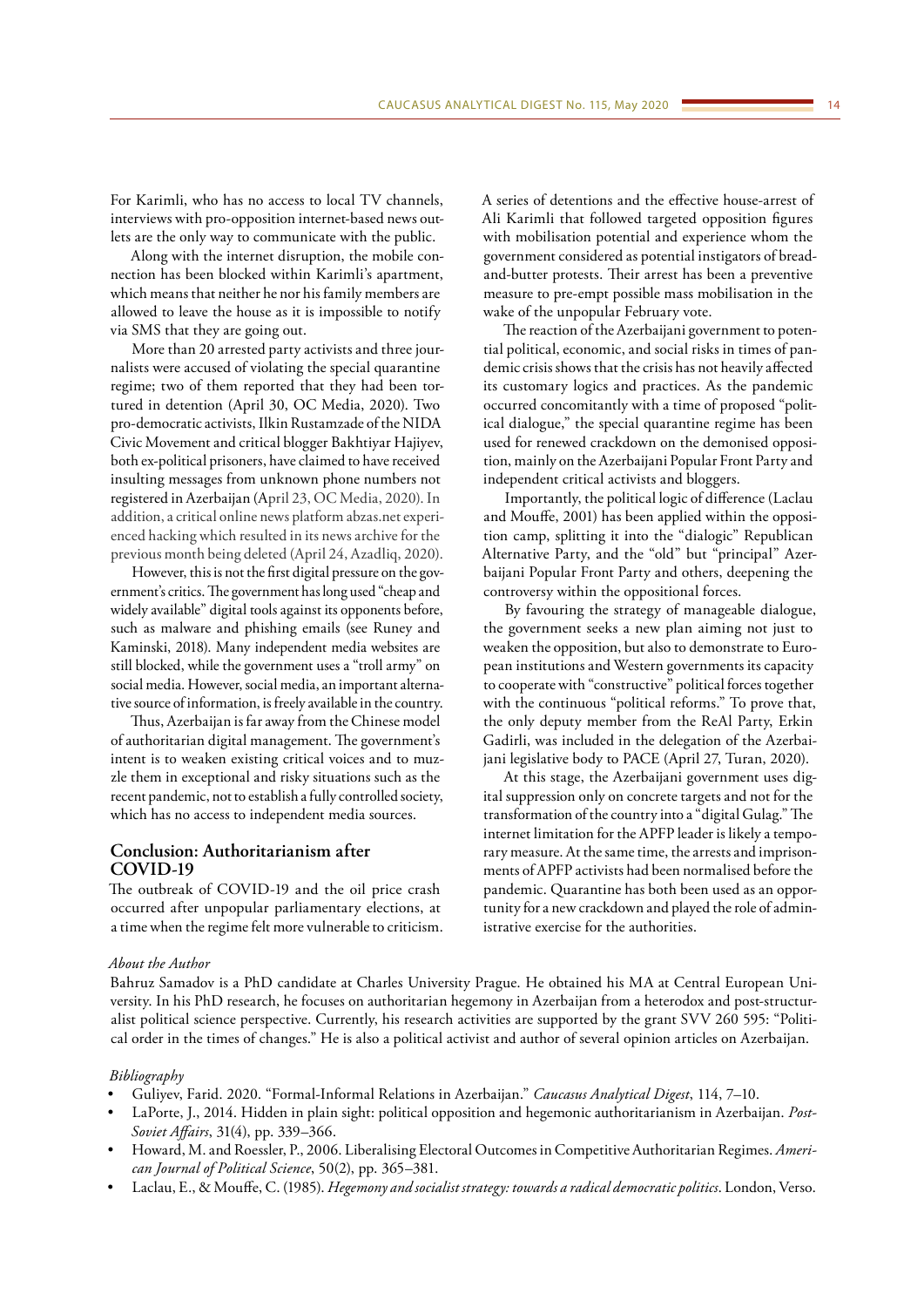• Žižek, Slavoj. 2020. "Monitor and Punish? Yes, please!" *Philosophical Salon*. [https://thephilosophicalsalon.com/](https://thephilosophicalsalon.com/monitor-and-punish-yes-please) [monitor-and-punish-yes-please](https://thephilosophicalsalon.com/monitor-and-punish-yes-please)

# *Media Reports*

- Afandiyeva, Ofeliya (April 25, 2020). "Azerbaijan terminates criminal cases against two opposition figures," *Azer-News*, <https://www.azernews.az/nation/164455.html>
- Apa.az (April 18, 2020). "The special quarantine regime in Azerbaijan will be extended until May 4," *APA*, [https://](https://apa.az/en/social-news/The-special-quarantine-regime-in-Azerbaijan-will-be-extended-until-May-4-318513) [apa.az/en/social-news/The-special-quarantine-regime-in-Azerbaijan-will-be-extended-until-May-4-318513](https://apa.az/en/social-news/The-special-quarantine-regime-in-Azerbaijan-will-be-extended-until-May-4-318513)
- Azadlıq Radiosu (April 24, 2020). "'Hakimiyyət indi hər bir tənqiddən qorxur' (VIDEO)," *Azadliq Radiosu*, [https://www.azadliq.org/a/ekspert-hakimiyy%C9%99t-indi-h%C9%99r-c%C3%BCr-t%C9%99nqidd%C9%99n](https://www.azadliq.org/a/ekspert-hakimiyy%C9%99t-indi-h%C9%99r-c%C3%BCr-t%C9%99nqidd%C9%99n-qorxur/30574832.html)[qorxur/30574832.html](https://www.azadliq.org/a/ekspert-hakimiyy%C9%99t-indi-h%C9%99r-c%C3%BCr-t%C9%99nqidd%C9%99n-qorxur/30574832.html)
- Azernews (May 1, 2020). "Azerbaijan extends special quarantine regime until May 31," [https://www.azernews.az/](https://www.azernews.az/news.php?news_id=164712&cat=nation) [news.php?news\\_id=164712&cat=nation](https://www.azernews.az/news.php?news_id=164712&cat=nation)
- Bieber, Florian (March 30, 2020). "Authoritarianism in the Time of the Coronavirus," *Foreign Policy*, [https://](https://foreignpolicy.com/2020/03/30/authoritarianism-coronavirus-lockdown-pandemic-populism/) [foreignpolicy.com/2020/03/30/authoritarianism-coronavirus-lockdown-pandemic-populism/](https://foreignpolicy.com/2020/03/30/authoritarianism-coronavirus-lockdown-pandemic-populism/)
- JamNews (April 15, 2020). "Azerbaijani opposition leader cut off from outside world, president again calls opposition' enemies of the people'," *JamNews* <https://jam-news.net/opposition-azerbaijan-repression-coronavirus>
- Limbago, Andrea Little (April 16, 2020). "The soft power of privacy," *Inkstick*, [https://inkstickmedia.com/](https://inkstickmedia.com/digital-authoritarianism-in-the-covid-age/) [digital-authoritarianism-in-the-covid-age/](https://inkstickmedia.com/digital-authoritarianism-in-the-covid-age/)
- Human Rights Watch (April 16, 2020). "Azerbaijan: Crackdown on Critics Amid Pandemic," *HRW.org,* [https://](https://www.hrw.org/news/2020/04/16/azerbaijan-crackdown-critics-amid-pandemic) [www.hrw.org/news/2020/04/16/azerbaijan-crackdown-critics-amid-pandemic](https://www.hrw.org/news/2020/04/16/azerbaijan-crackdown-critics-amid-pandemic)
- Juvarly, Orkhan (April 3, 2020). "SMS messages required to leave home in Azerbaijan during coronavirus to be paid for by state," *Trend*, <https://en.trend.az/azerbaijan/society/3217220.html>
- Kitachayev, Bashir (April 17, 2020). "Oil and coronavirus—the troubles of the Azerbaijani economy," *JamNews,* <https://jam-news.net/azerbaijani-economy-and-coronavirus>
- KoronavirusInfo (May 12, 2020). "Azərbaycanda cari vəziyyət," [https://koronavirusinfo.az/az/page/statistika/](https://koronavirusinfo.az/az/page/statistika/azerbaycanda-cari-veziyyet) [azerbaycanda-cari-veziyyet](https://koronavirusinfo.az/az/page/statistika/azerbaycanda-cari-veziyyet)
- Kucera, Joshua (March 19, 2020). "Azerbaijan's president suggests coronavirus may require a crackdown on opposition," *Eurasianet*, [https://eurasianet.org/azerbaijans-president-suggests-coronavirus-may-require-a-crackdown-on](https://eurasianet.org/azerbaijans-president-suggests-coronavirus-may-require-a-crackdown-on-opposition)[opposition](https://eurasianet.org/azerbaijans-president-suggests-coronavirus-may-require-a-crackdown-on-opposition)
- OC Media (April 23, 2020). "Azerbaijan opposition party claims nearly a dozen members arrested in last two weeks," <https://oc-media.org/azerbaijan-opposition-party-claims-nearly-a-dozen-members-arrested-in-last-two-weeks>
- OC Media (April 28, 2020). "Azerbaijani pro-democracy campaigners' fear they are being set up," [https://oc](https://oc-media.org/azerbaijani-activists-fear-they-are-being-set-up)[media.org/azerbaijani-activists-fear-they-are-being-set-up](https://oc-media.org/azerbaijani-activists-fear-they-are-being-set-up)
- OC Media (April 30, 2020). "Detained opposition activists 'tortured' in Azerbaijan," *OC Media*, [https://oc-media.](https://oc-media.org/detained-opposition-activists-tortured-in-azerbaijan) [org/detained-opposition-activists-tortured-in-azerbaijan](https://oc-media.org/detained-opposition-activists-tortured-in-azerbaijan)
- Report (May 5, 2020). "Donations raised for Coronavirus Response Fund unveiled," *Report*, [https://report.az/en/](https://report.az/en/health/donations-raised-for-coronavirus-response-fund-unveiled/) [health/donations-raised-for-coronavirus-response-fund-unveiled/](https://report.az/en/health/donations-raised-for-coronavirus-response-fund-unveiled/)
- Reutres (May 1, 2020). "Azerbaijan extends lockdown measures until May 31, shops set to reopen," [https://www.](https://www.reuters.com/article/us-health-coronavirus-azerbaijan/azerbaijan-extends-lockdown-measures-until-may-31-shops-set-to-reopen-idUSKBN22D5T1) [reuters.com/article/us-health-coronavirus-azerbaijan/azerbaijan-extends-lockdown-measures-until-may-31-shops](https://www.reuters.com/article/us-health-coronavirus-azerbaijan/azerbaijan-extends-lockdown-measures-until-may-31-shops-set-to-reopen-idUSKBN22D5T1)[set-to-reopen-idUSKBN22D5T1](https://www.reuters.com/article/us-health-coronavirus-azerbaijan/azerbaijan-extends-lockdown-measures-until-may-31-shops-set-to-reopen-idUSKBN22D5T1)
- Runey, Mike, Marcin De Kaminski (April 10, 2018). "Azerbaijan's digital crackdown requires a political solution," *OpenDemocracy*,<https://www.opendemocracy.net/en/odr/azerbaijans-digital-crackdown/>
- Samadov, Bahruz (March 15, 2020). "Who's who in the new Azerbaijani parliament," *JamNews*, [https://jam-news.](https://jam-news.net/whos-who-in-the-new-azerbaijani-parliament/) [net/whos-who-in-the-new-azerbaijani-parliament/](https://jam-news.net/whos-who-in-the-new-azerbaijani-parliament/)
- Turan.az (February 29, 2020). "Meeting of Ilgar Mammadov with Head of Presidential Administration," *Turan*, <https://www.turan.az/ext/news/2020/2/free/politics%20news/en/121941.htm>
- Turan.Az (March 10, 2020). "Ali Karimli on the proposal of the authorities to meet," *Turan*, [http://www.turan.](http://www.turan.az/ext/news/2020/3/free/politics%20news/en/122217.htm) [az/ext/news/2020/3/free/politics%20news/en/122217.htm](http://www.turan.az/ext/news/2020/3/free/politics%20news/en/122217.htm)
- Turan.Az (April 27, 2020). "New Composition of Azerbaijani Delegation to PACE," *Turan*, [http://www.turan.az/](http://www.turan.az/ext/news/2020/4/free/politics%20news/en/123569.htm) [ext/news/2020/4/free/politics%20news/en/123569.htm](http://www.turan.az/ext/news/2020/4/free/politics%20news/en/123569.htm)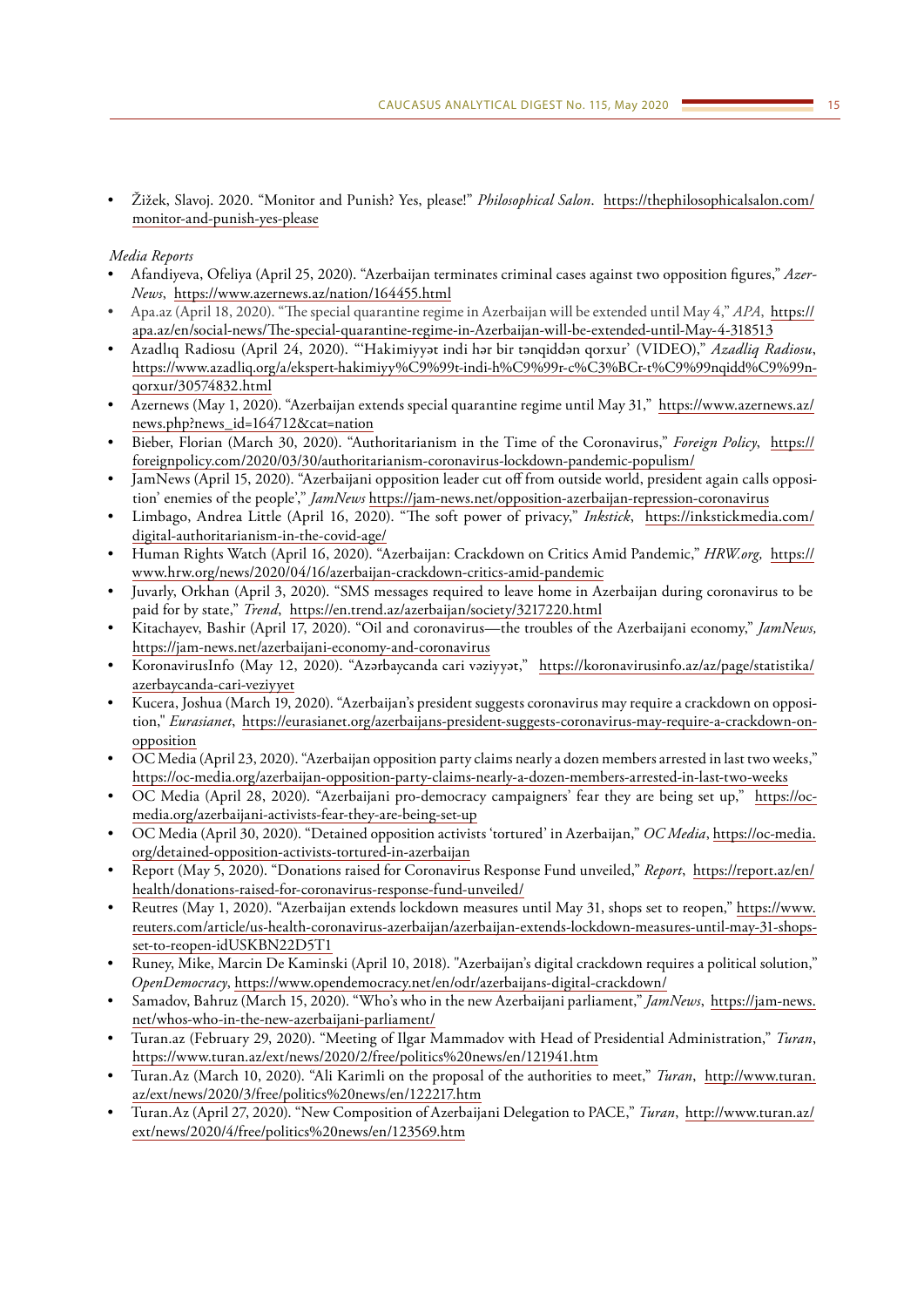<span id="page-15-0"></span>**STATISTICS** 

# **COVID-19 Cases in the South Caucasus in Comparison**





*Source: Johns Hopkins University. 19 May 2020, 4:32 PM CEST,* https://coronavirus.jhu.edu/map.html*;* https://github.com/CSSEGISandData/COVID-19/blob/ master/csse\_covid\_19\_data/csse\_covid\_19\_time\_series/time\_series\_covid19\_confirmed\_global.csv*; population figures: CIA World Factbook,* [https://www.](https://www.cia.gov/library/publications/the-world-factbook/) [cia.gov/library/publications/the-world-factbook/](https://www.cia.gov/library/publications/the-world-factbook/)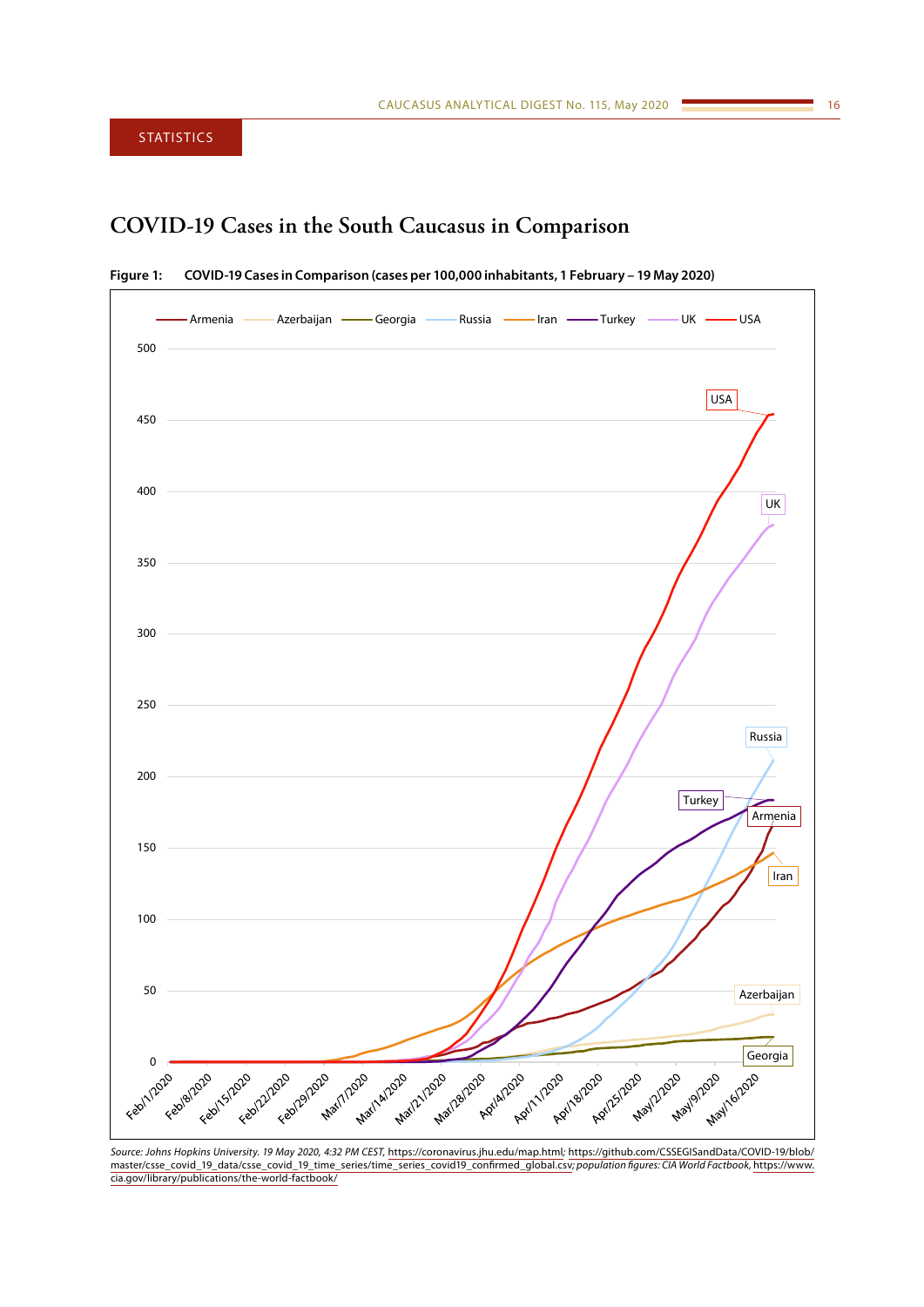

**Figure 2: COVID-19 Deaths in Comparison (deaths per 100,000 inhabitants, 1 February – 19 May 2020)**

*Source: Johns Hopkins University. 19 May 2020, 4:32 PM CEST,* https://coronavirus.jhu.edu/map.html*;* [https://github.com/CSSEGISandData/COVID-19/blob/](https://github.com/CSSEGISandData/COVID-19/blob/master/csse_covid_19_data/csse_covid_19_time_series/time_series_covid19_deaths_global.csv) [master/csse\\_covid\\_19\\_data/csse\\_covid\\_19\\_time\\_series/time\\_series\\_covid19\\_deaths\\_global.csv](https://github.com/CSSEGISandData/COVID-19/blob/master/csse_covid_19_data/csse_covid_19_time_series/time_series_covid19_deaths_global.csv)*; population figures: CIA World Factbook,* [https://www.cia.](https://www.cia.gov/library/publications/the-world-factbook/) [gov/library/publications/the-world-factbook/](https://www.cia.gov/library/publications/the-world-factbook/)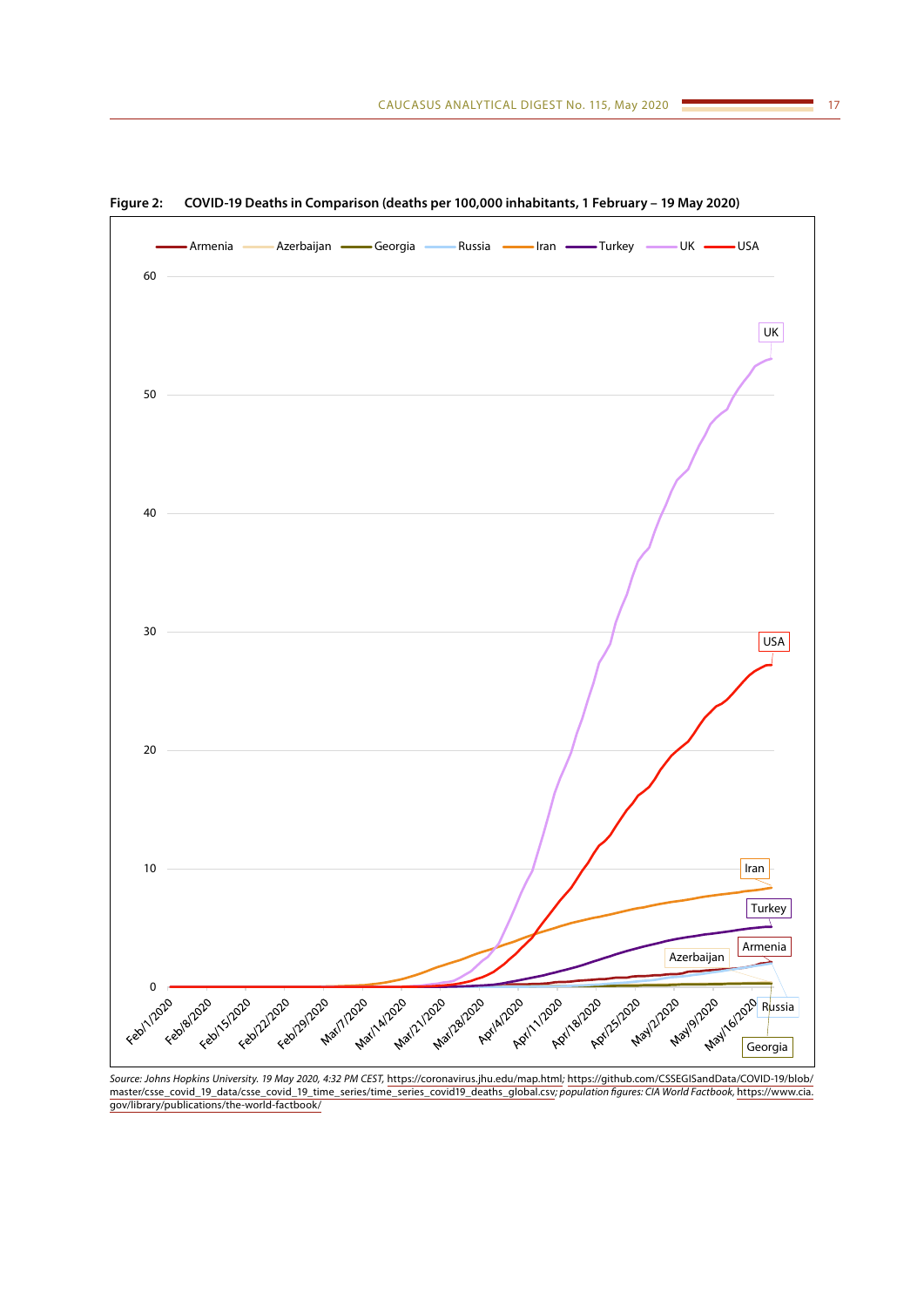

**Figure 3: COVID-19 Doubling Rates in Comparison: Confirmed Cases**

*Day Zero is the last day with one confirmed case, or the number closest to one case.*

*Source: Johns Hopkins University. 19 May 2020, 4:32 PM CEST,* https://coronavirus.jhu.edu/map.html*;* https://github.com/CSSEGISandData/COVID-19/blob/ master/csse\_covid\_19\_data/csse\_covid\_19\_time\_series/time\_series\_covid19\_confirmed\_global.csv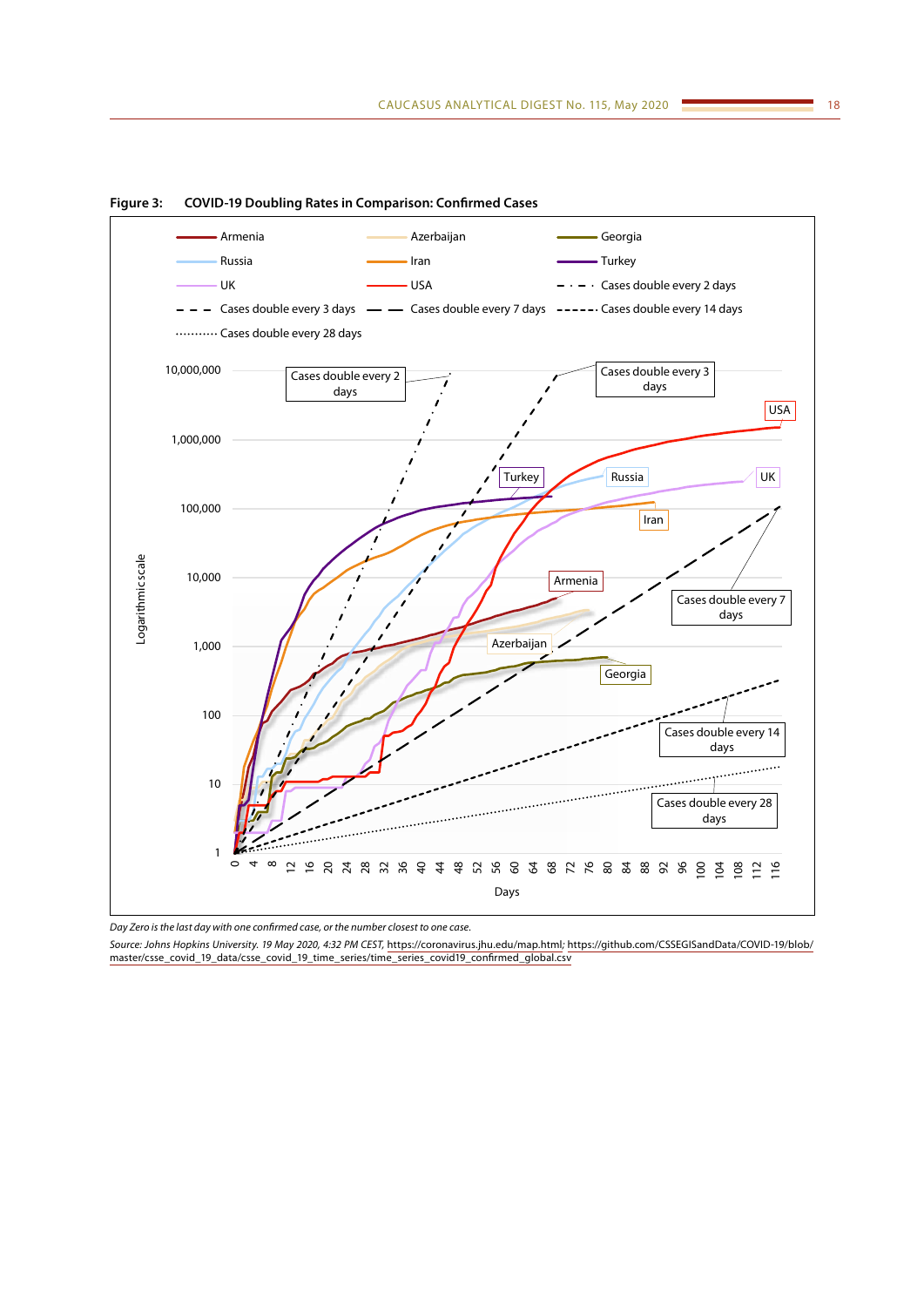

**Figure 4: COVID-19 Doubling Rates in Comparison: Deaths**

*Day Zero is the last day with one confirmed death, or the number closest to one death.*

*Source: Johns Hopkins University. 19 May 2020, 4:32 PM CEST,* https://coronavirus.jhu.edu/map.html*;* [https://github.com/CSSEGISandData/COVID-19/blob/](https://github.com/CSSEGISandData/COVID-19/blob/master/csse_covid_19_data/csse_covid_19_time_series/time_series_covid19_deaths_global.csv) [master/csse\\_covid\\_19\\_data/csse\\_covid\\_19\\_time\\_series/time\\_series\\_covid19\\_deaths\\_global.csv](https://github.com/CSSEGISandData/COVID-19/blob/master/csse_covid_19_data/csse_covid_19_time_series/time_series_covid19_deaths_global.csv)